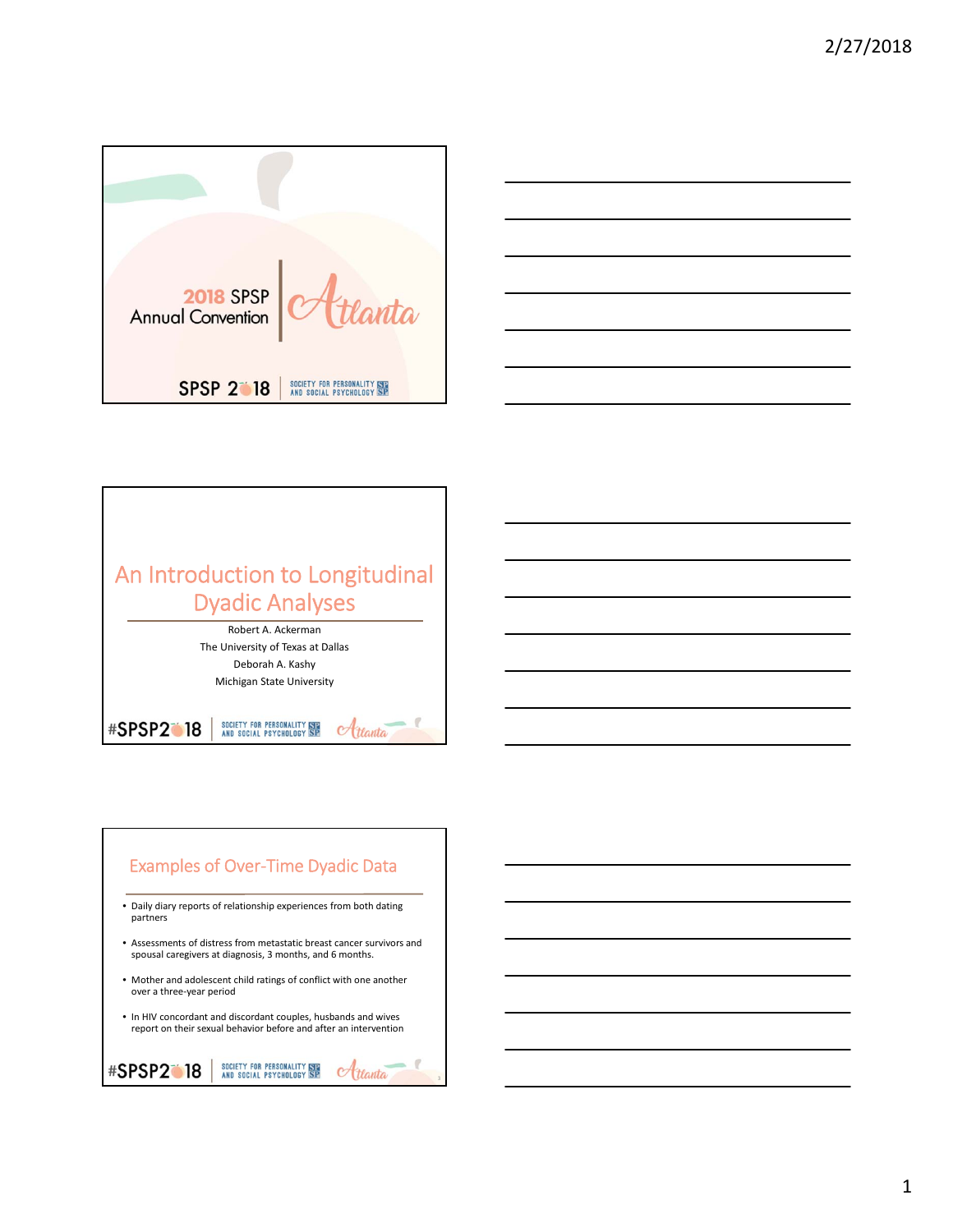









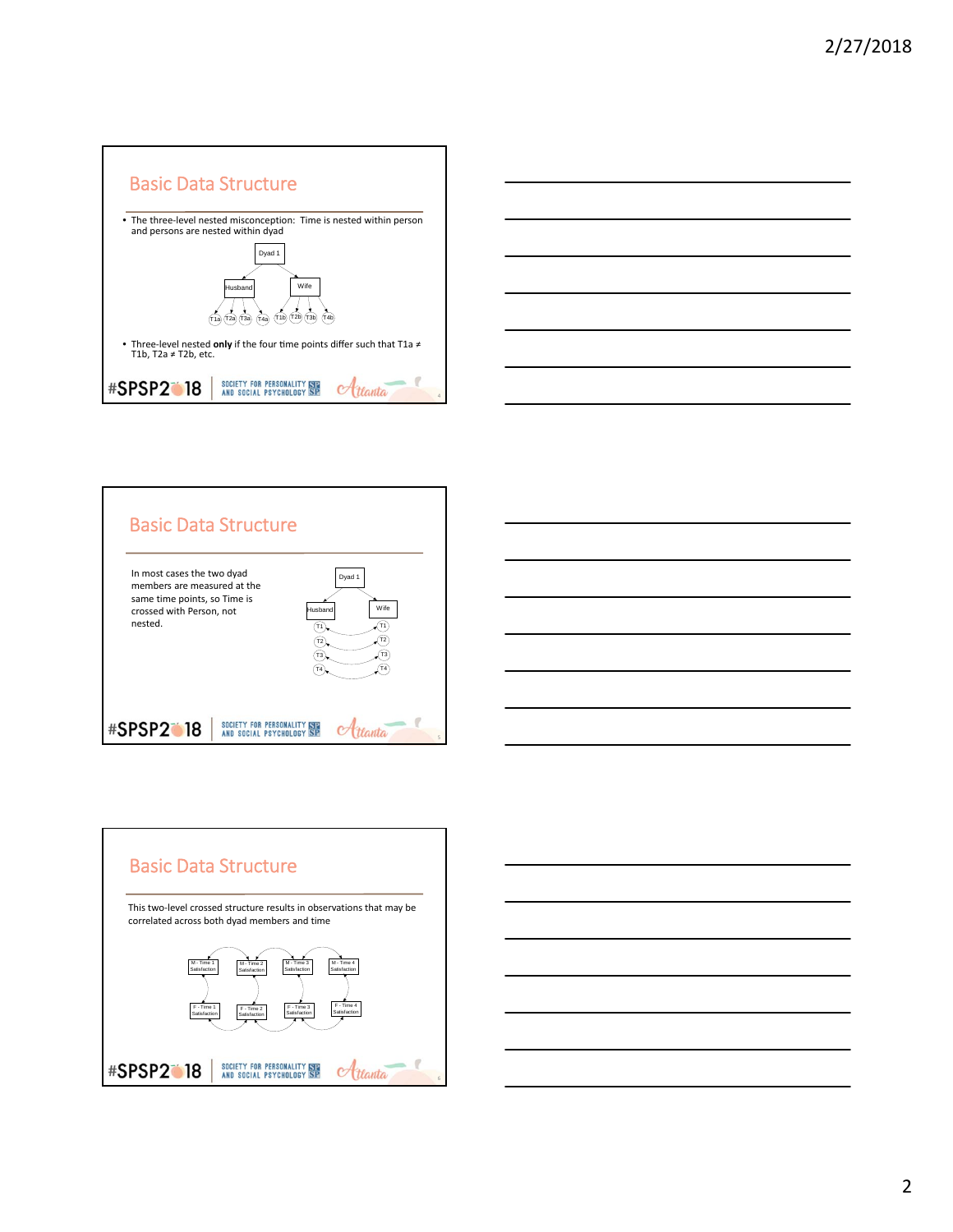



8

9

## What is the role of Time in your research?

- Systematic change as a function of time?
- The past affects/predicts the present stability and reciprocity of behavior?
- Consistency in an X‐Y association over time?
- What questions do you anticipate being able to answer?
- What data analytic approach will allow you to answer these questions?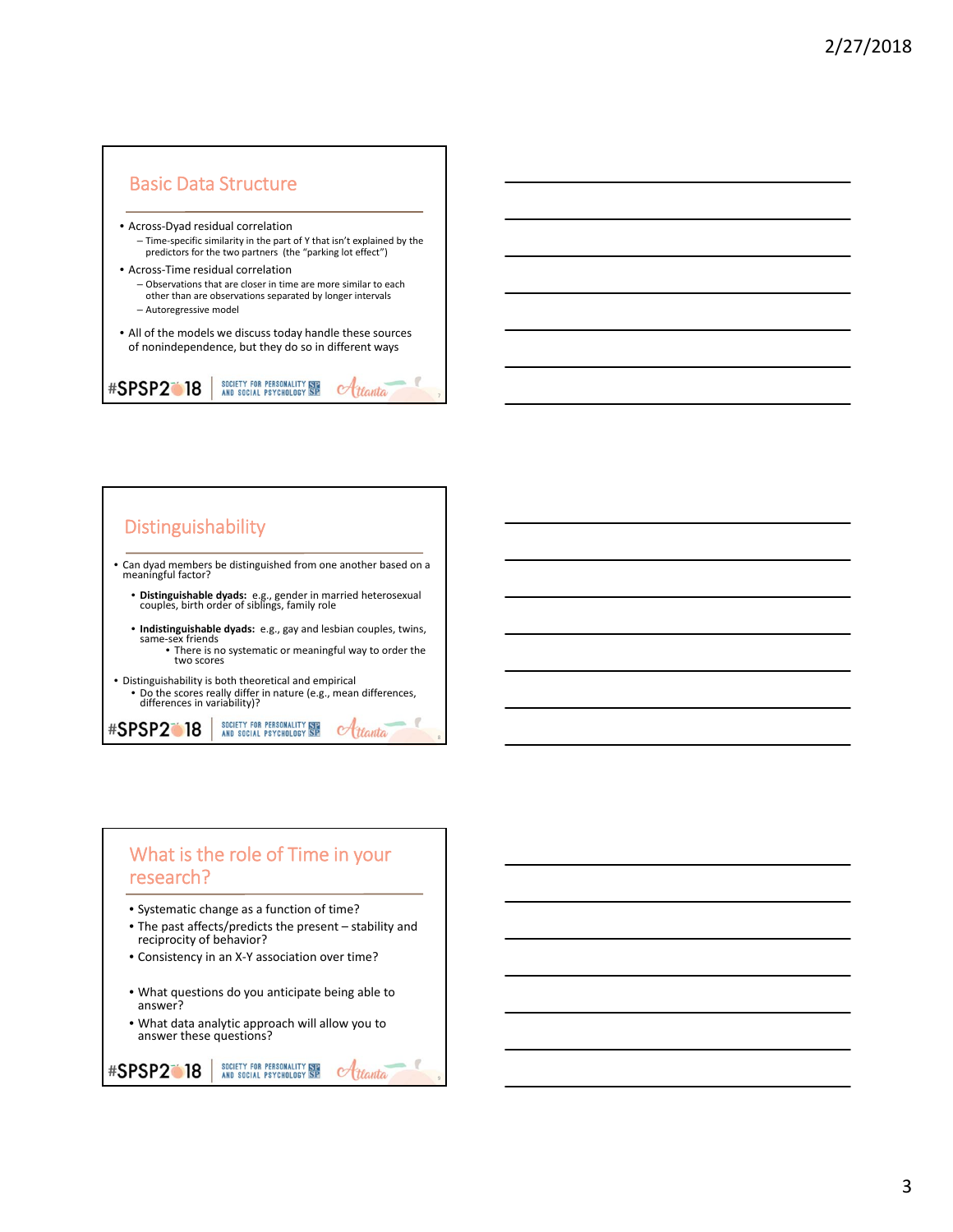



## Dyad Overtime Data Sets

• Each row contains data for a dyad (i.e., BOTH individuals' predictor and outcome variables)

• Some variables are "time‐varying"

- Each person has a separate score for the variable at each time point • e.g., Man SexSat T1, Woman SexSat T1, Man SexSat T2,…
- Some variables are "time‐invariant"
	- Each dyad member has same score on variable across waves
	- Would be represented by a single column for each dyad member
	- e.g., Man NegEmo, Woman NegEmo

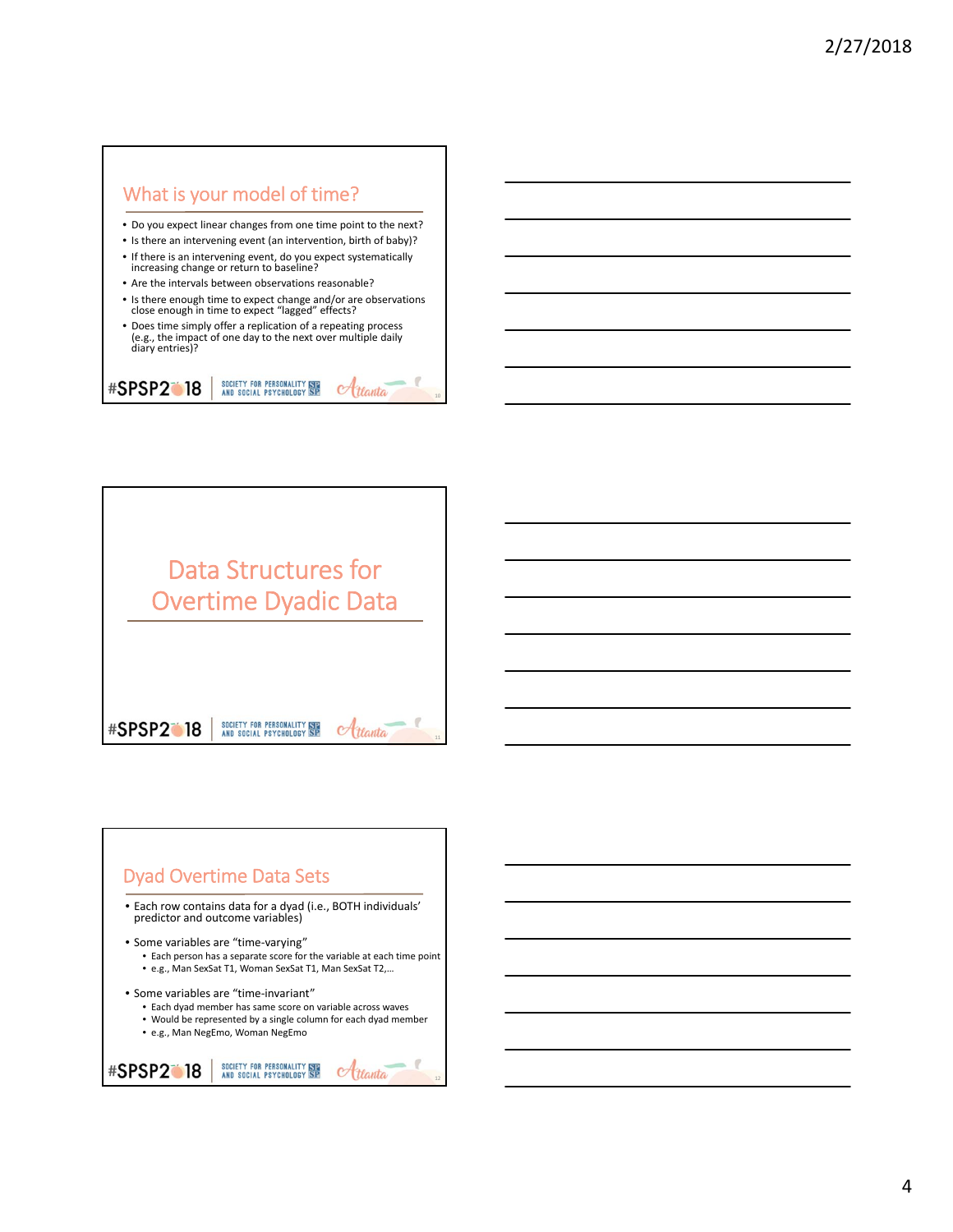|                  |                     | <b>Dyad Overtime Data Sets</b><br>Often used in SEM applications |                                 |                                   |                   |                     |  |
|------------------|---------------------|------------------------------------------------------------------|---------------------------------|-----------------------------------|-------------------|---------------------|--|
| DyadID           | Man<br>SexSat<br>T1 | Woman<br>SexSat<br>T1                                            | Man<br>SexSat<br>T <sub>2</sub> | Woman<br>SexSat<br>T <sub>2</sub> | Man<br>Neg<br>Emo | Woman<br>Neg<br>Emo |  |
|                  | 5                   | 2                                                                | 9                               | 8                                 | 7                 | 4                   |  |
| 2                | 6                   | 4                                                                | 3                               | 6                                 | 2                 | 5                   |  |
| 3                | 3                   | 9                                                                | 6                               | 7                                 | 4                 | 3                   |  |
| <b>#SPSP2018</b> |                     |                                                                  | SOCIETY FOR PERSONALITY STE     |                                   |                   | 13                  |  |

٦





- Individual serves as "actor" for half of cases, and "partner"<br>for other half (e.g., men as actors and women as partners<br>for one half of data set, and men as partners and women<br>as actors for the other half of data set); individuals is essentially entered in twice

**#SPSP2018** SOCIETY FOR PERSONALITY SEE<br>AND SOCIAL PSYCHOLOGY SP  $\alpha$ ttanta

|                  |                |        | <b>Person-Period Pairwise Data Sets</b>                         |         |                |         |
|------------------|----------------|--------|-----------------------------------------------------------------|---------|----------------|---------|
| DyadID           | Time           | Person | ASexSat                                                         | PSexSat | ANegEmo        | PNegEmo |
| 1                | 1              | 1      | 5                                                               | 2       |                | 4       |
| 1                | $\overline{2}$ | 1      | 9                                                               | 8       | 7              | 4       |
| 1                | 1              | 2      | $\overline{2}$                                                  | 5       | 4              | 7       |
| 1                | $\mathfrak{p}$ | 2      | 8                                                               | 9       | 4              | 7       |
| $\overline{2}$   | 1              | 1      | 6                                                               | 4       | 2              | 5       |
| $\overline{2}$   | $\mathcal{P}$  | 1      | 3                                                               | 6       | $\overline{2}$ | 5       |
| <b>#SPSP2018</b> |                |        | <b>SOCIETY FOR PERSONALITY ISTE</b><br>AND SOCIAL PSYCHOLOGY SP |         |                | 15      |

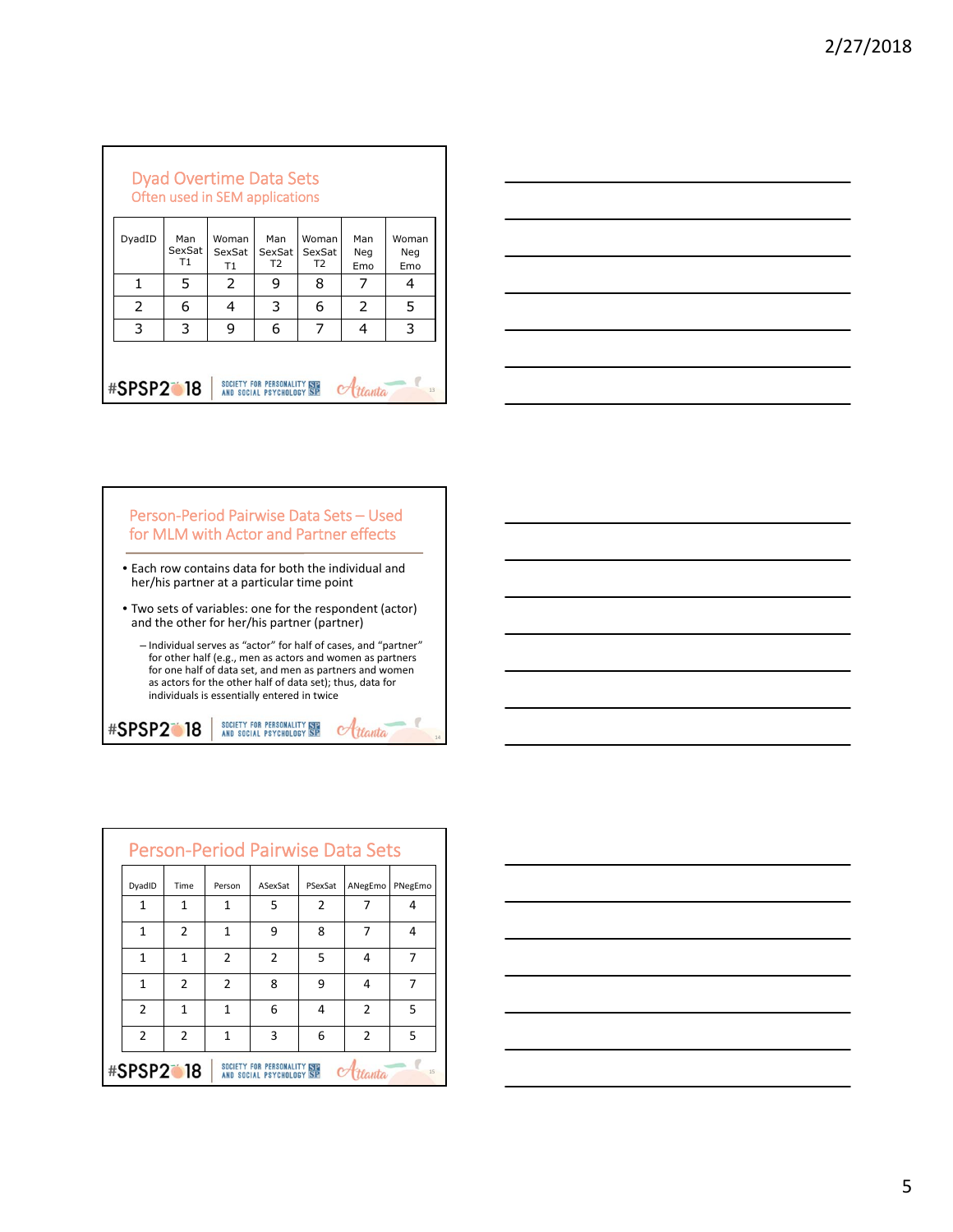|                  |               |                | <b>Person-Period Pairwise Data Sets</b> |         |                |         |
|------------------|---------------|----------------|-----------------------------------------|---------|----------------|---------|
| DyadID           | Time          | Person         | ASexSat                                 | PSexSat | ANegEmo        | PNegEmo |
| 1                | 1             | 1              |                                         |         |                | 4       |
| 1                | 2             | 1              | q                                       | 8       |                | Δ.      |
| 1                | 1             | 2              |                                         | 5       | 4              | 7       |
| 1                | $\mathfrak z$ | $\mathfrak{p}$ | 8                                       | 9       | 4              | 7       |
| $\overline{2}$   | 1             | 1              | 6                                       | 4       | $\overline{2}$ | 5       |
| $\overline{2}$   | 2             | 1              | 3                                       | 6       | $\mathfrak z$  | 5       |
| <b>#SPSP2 18</b> |               |                | SOCIETY FOR PERSONALITY SEE             |         | anta           | 16      |



# Types of Over‐Time Models

- Growth Models
	- Predicting systematic change over time, whether change over time is coordinated across dyad members, and whether actor and partner variables predict change
- Lagged Models
	- Predicting a person's current outcomes from the person's past and the partner's past
	-
	- Two varieties:
		- Actor and Partner past predict present on the same variable • Actor and Partner past on one variable predict another variable



Dyadic Growth Models $A_{t}$ SOCIETY FOR PERSONALITY **ISB**<br>AND SOCIAL PSYCHOLOGY **SP #SPSP2018**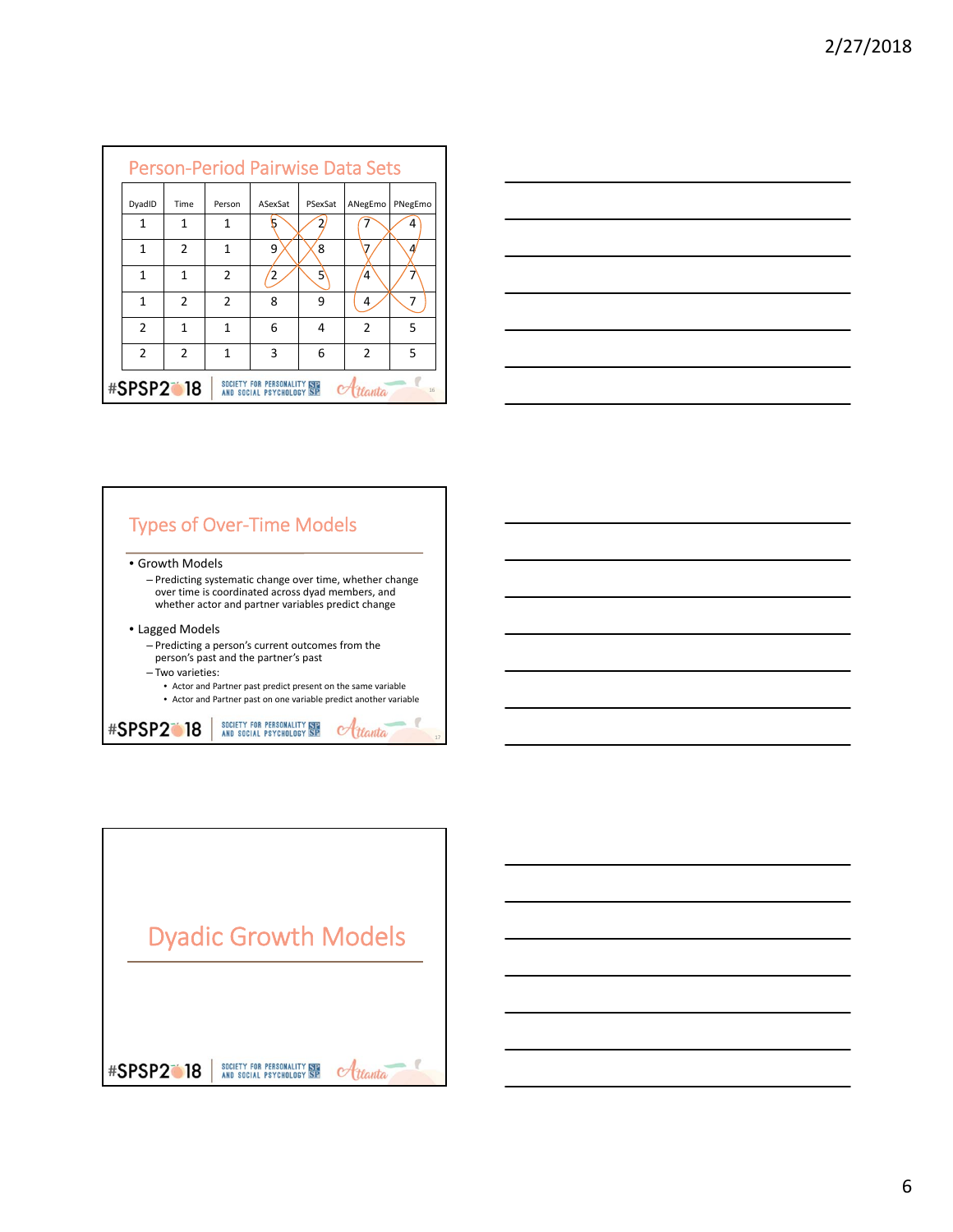

SOCIETY FOR PERSONALITY SEE<br>AND SOCIAL PSYCHOLOGY SP

 $\sigma$ ttanta

**#SPSP2018** 



Caveat: Real datasets are used but these are for didactic purposes only!

21

SOCIETY FOR PERSONALITY ISLAND SOCIAL PSYCHOLOGY SP **#SPSP2018**  $\alpha$ ttanta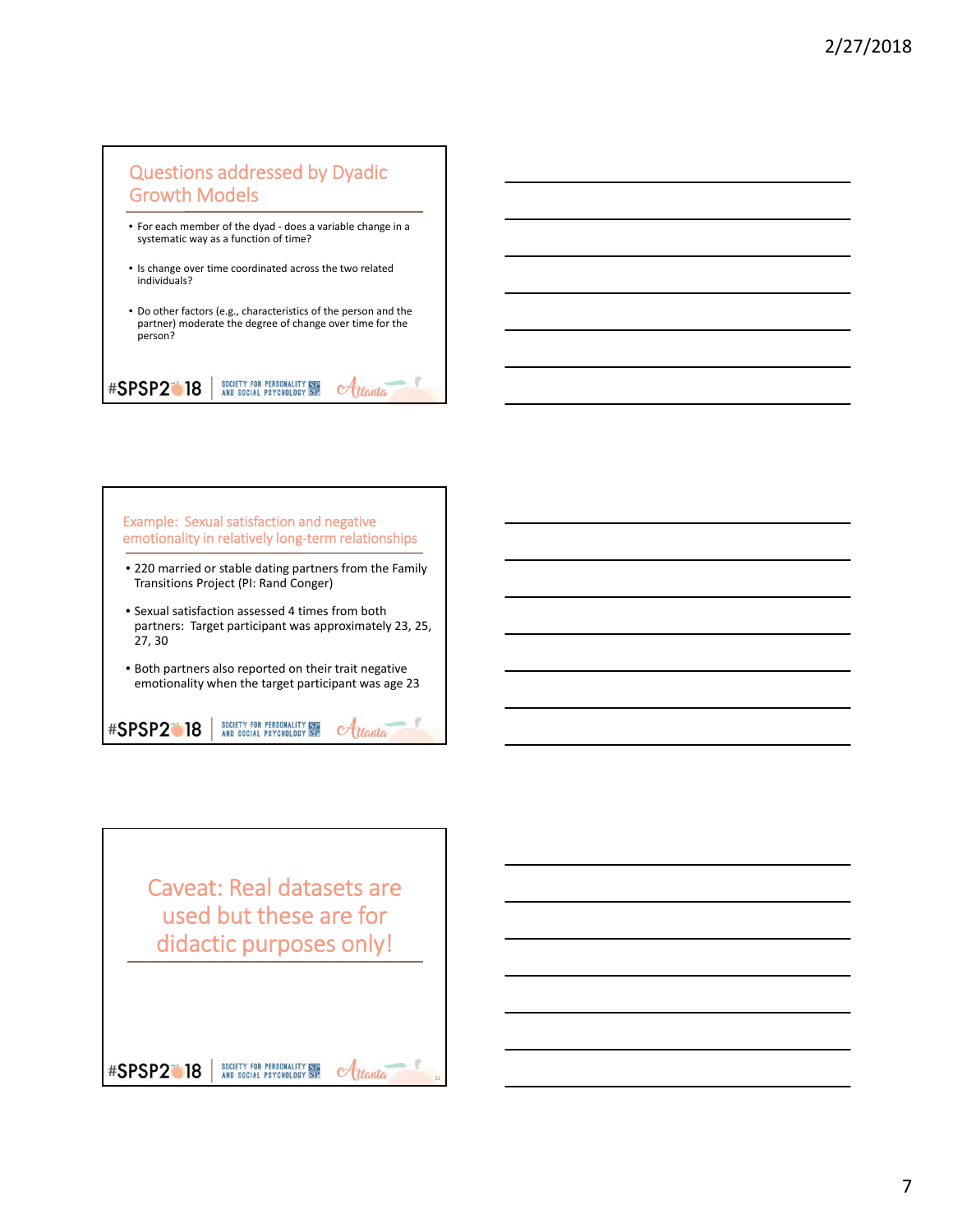



| <b>MLM Growth Equations: Distinguishable</b>                                      |                                                                                |
|-----------------------------------------------------------------------------------|--------------------------------------------------------------------------------|
| $Y_{\text{Mjk}} = b_{\text{0Mj}} + b_{\text{1Mj}} T_{\text{jk}} + e_{\text{Mjk}}$ | $i =$ dyad number ( $i = 1220$ )<br>$k =$ time points $(k = -5, -3, 1, 7)$     |
| $Y_{\text{Wjk}} = b_{0\text{Wj}} + b_{1\text{Wj}}T_{\text{jk}} + e_{\text{Wjk}}$  |                                                                                |
| Intercepts:                                                                       | $bOMi$ = Predicted value of man's average sexual satisfaction for dyad j       |
| $b_{\text{0wi}}$ = Predicted value of woman's average satisfaction for dyad j     |                                                                                |
| the midpoint of the study                                                         | These intercepts are "average values" because Time is Centered so Time Zero is |
| ●18<br><b>SOCIAL PSYCHO</b>                                                       |                                                                                |

Г



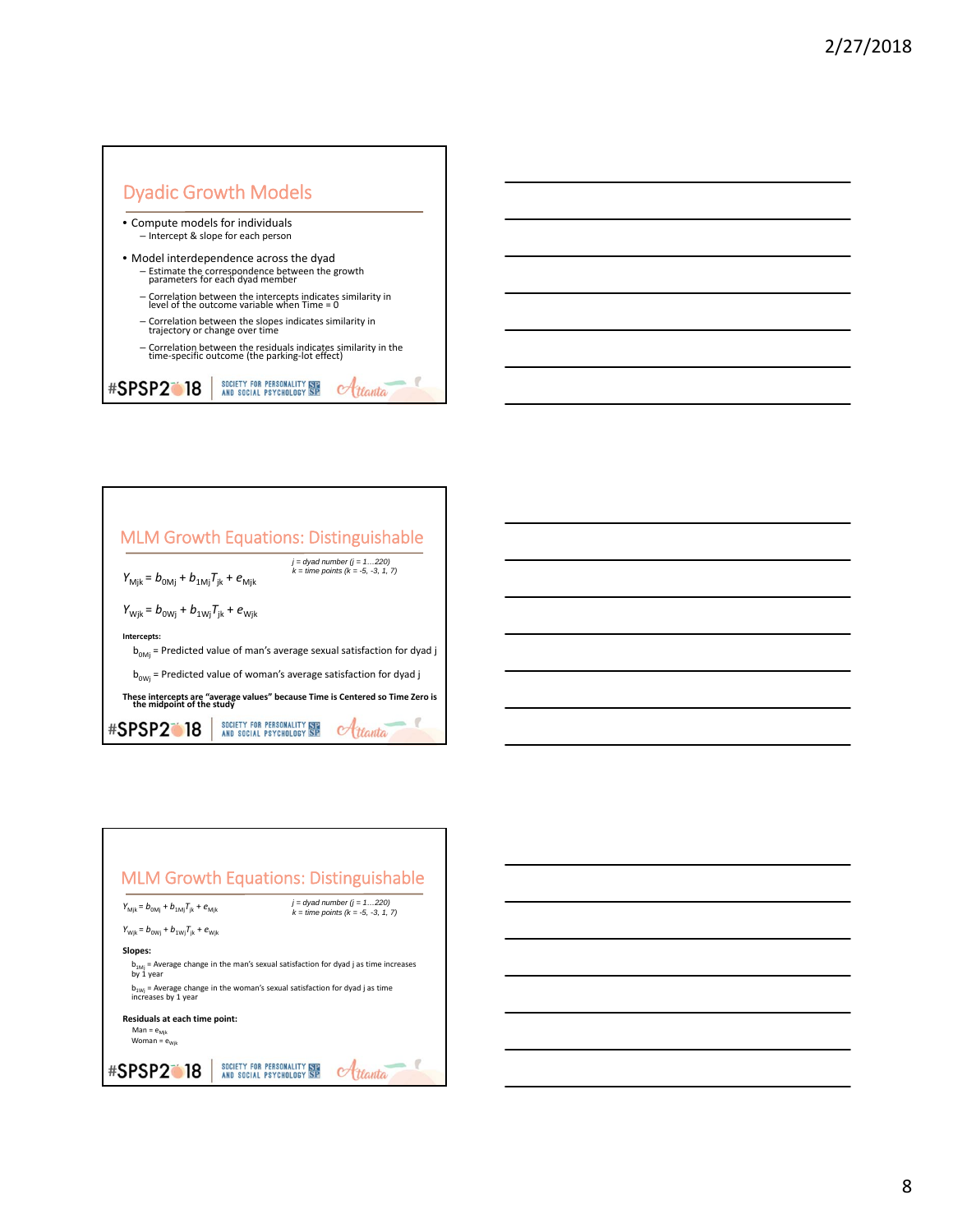



# Random effects (continued) • Covariances of slopes and intercepts • <sup>2</sup> within‐person and <sup>2</sup> between‐person • **Within Person:** • If <sup>a</sup> woman is highly satisfied on average, is her change in satisfaction steeper?

- If <sup>a</sup> man is highly satisfied on average, is his change in satisfaction steeper?
- **Between Person:**
- If <sup>a</sup> woman is highly satisfied on average, is her partner's change in satisfaction steeper?
- If a man is highly satisfied on average, is his partner's change in<br>satisfaction steeper?

### SOCIETY FOR PERSONALITY SEE<br>AND SOCIAL PSYCHOLOGY SP **#SPSP2018**  $\alpha$ ttanta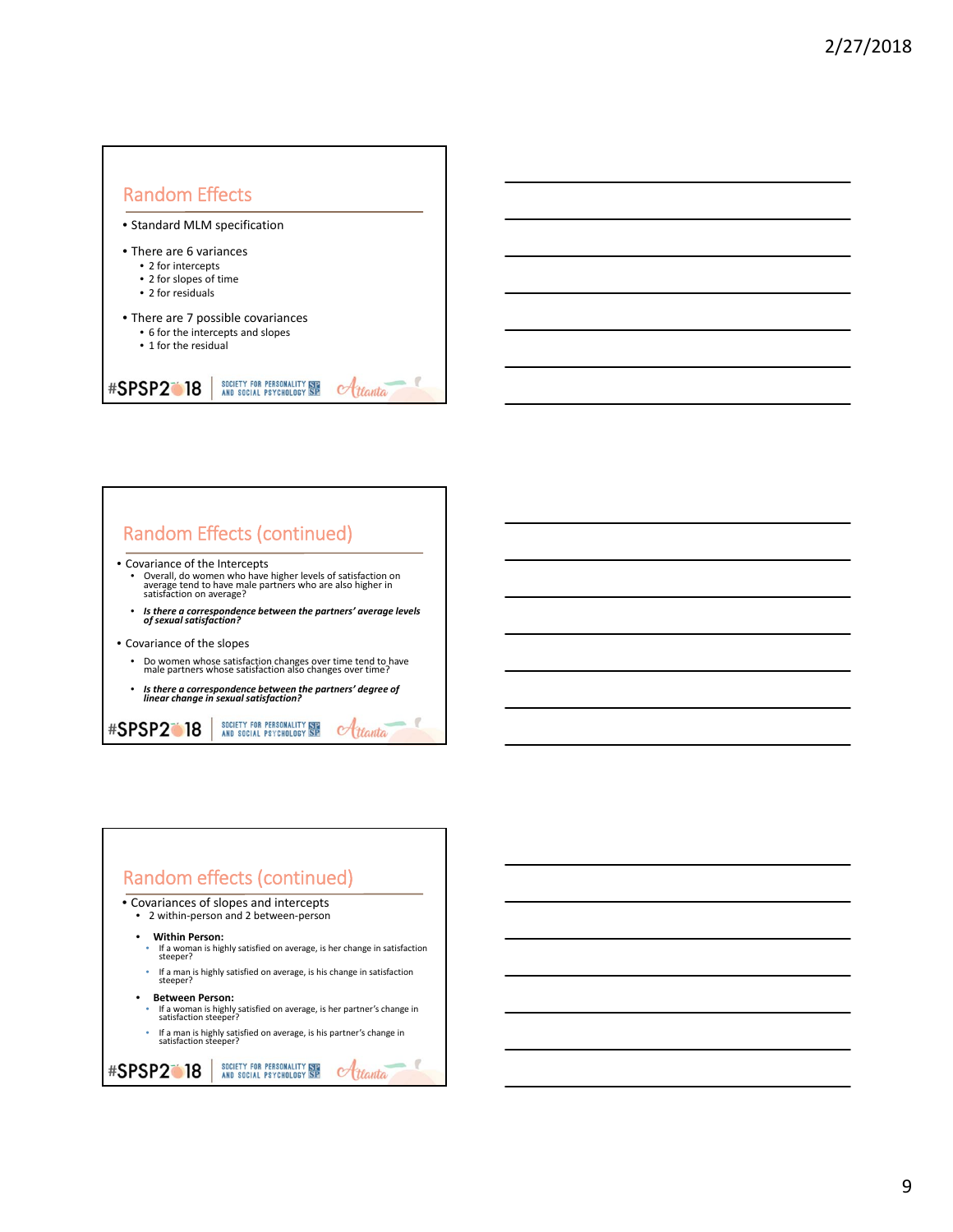# Random effects (continued)



| <b>MIXFD</b> |                                                                          |  |                                                            |
|--------------|--------------------------------------------------------------------------|--|------------------------------------------------------------|
|              | ASexSat WITH man woman yearC                                             |  |                                                            |
|              | /FIXED = man woman man*yearC woman*yearC   NOINT                         |  |                                                            |
|              | /PRINT = SOLUTION TESTCOV                                                |  |                                                            |
|              | /RANDOM man woman man*yearC woman*yearC  <br>SUBJECT(DYADID) COVTYPE(UN) |  |                                                            |
|              | /REPEATED = personid   SUBJECT(DYADID*year) COVTYPE(CSH).                |  |                                                            |
| $\circ$      | Important notes:                                                         |  | Intercept is suppressed (NOINT) in the Fixed effects model |
| o            | DYADID*year in syntax                                                    |  | Make sure the SUBJECT part of the REPEATED statement has   |

### Caveat…

- We are introducing the **two intercept model** first for pedagogical reasons – it is most directly linked to the MLM equations.
- This two‐intercept approach is really a "simple slopes" model that would be estimated only if the **interaction model** (to be introduced shortly) showed significant differences as a function of the distinguishing variable, which is gender in this case.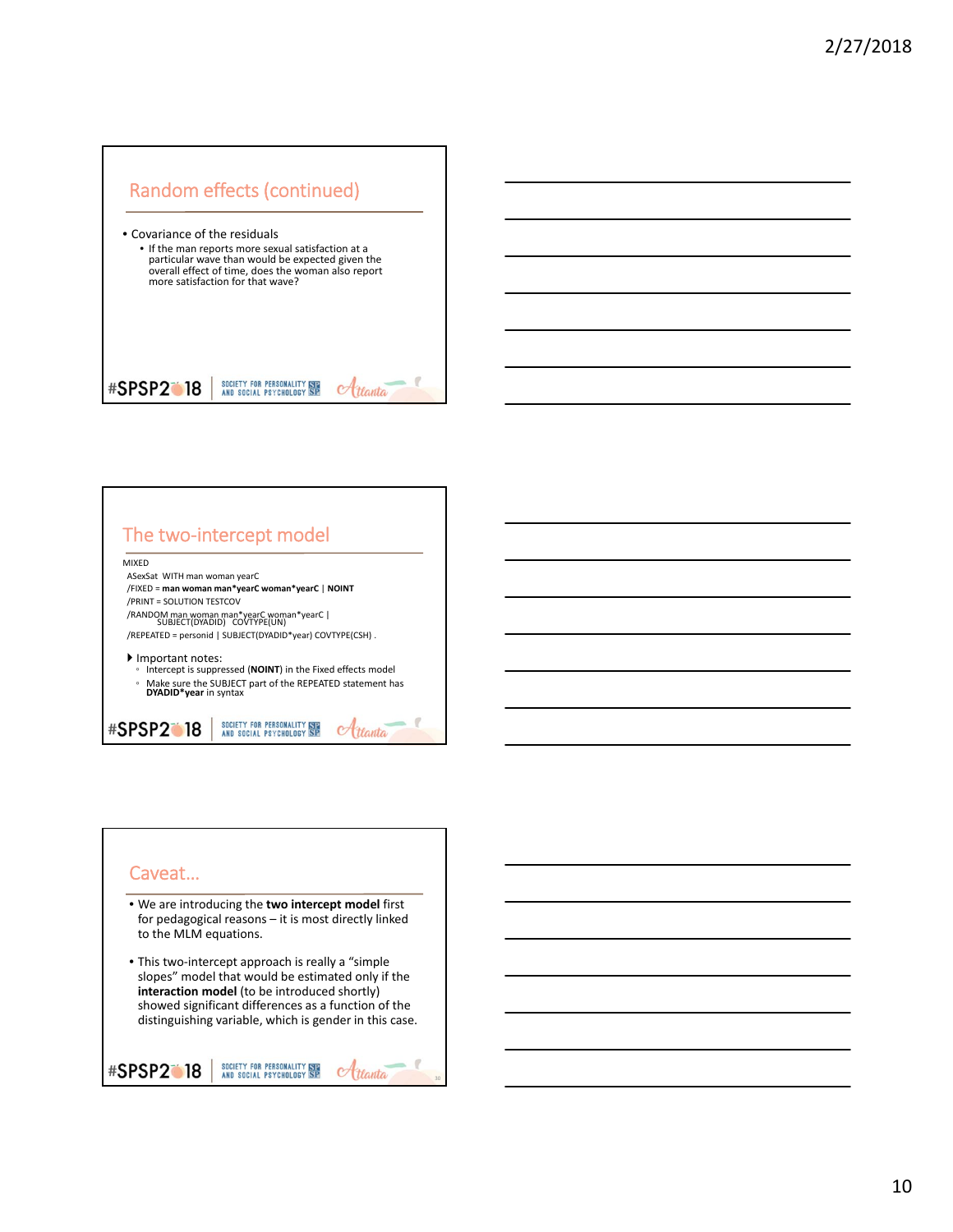| • Because the statement is ordered:<br>• /RANDOM man woman man*yearC woman*yearC |           |                                     |                   |                   |  |  |  |
|----------------------------------------------------------------------------------|-----------|-------------------------------------|-------------------|-------------------|--|--|--|
|                                                                                  | Man       | <b>Woman</b><br>Man<br><b>Woman</b> |                   |                   |  |  |  |
|                                                                                  | Intercept | Intercept                           | <b>Time Slope</b> | <b>Time Slope</b> |  |  |  |
| Man Intercept                                                                    | U(1,1)    |                                     |                   |                   |  |  |  |
| <b>Woman Intercept</b>                                                           | U(2,1)    | U(2,2)                              |                   |                   |  |  |  |
| <b>Man Time Slope</b>                                                            | U(3,1)    | U(3,2)                              | U(3,3)            |                   |  |  |  |
| <b>Woman Time Slope</b>                                                          | U(4,1)    | U(4,2)                              | U(4,3)            | U(4,4)            |  |  |  |



## Key Variances and Covariances: The Random statement

- $\bullet$  U(1,1) = Variance of intercepts for men • How much do men vary in average satisfaction?
- $\bullet$  U(2,2) = Variance of intercepts for women • How much do women vary in average satisfaction?
- **U(2,1) = Covariance between the men's and women's intercepts**
	- **Are dyad members similar in their average level of sexual satisfaction?**

SOCIETY FOR PERSONALITY SEE<br>AND SOCIAL PSYCHOLOGY SP **#SPSP2018**  $\alpha$ ttanta

### Key Variances and Covariances: The Random statement (continued)

- $\bullet$  U(3,3) = Variance of slopes for men – How much do men vary in their trajectories of satisfaction over time?
- $\bullet$  U(4,4) = Variance of slopes for women – How much do women vary in their trajectories of satisfaction over time?
- **U(4,3) = Covariance between the men's and women's slopes** – **Are dyad members similar in their trajectories of sexual**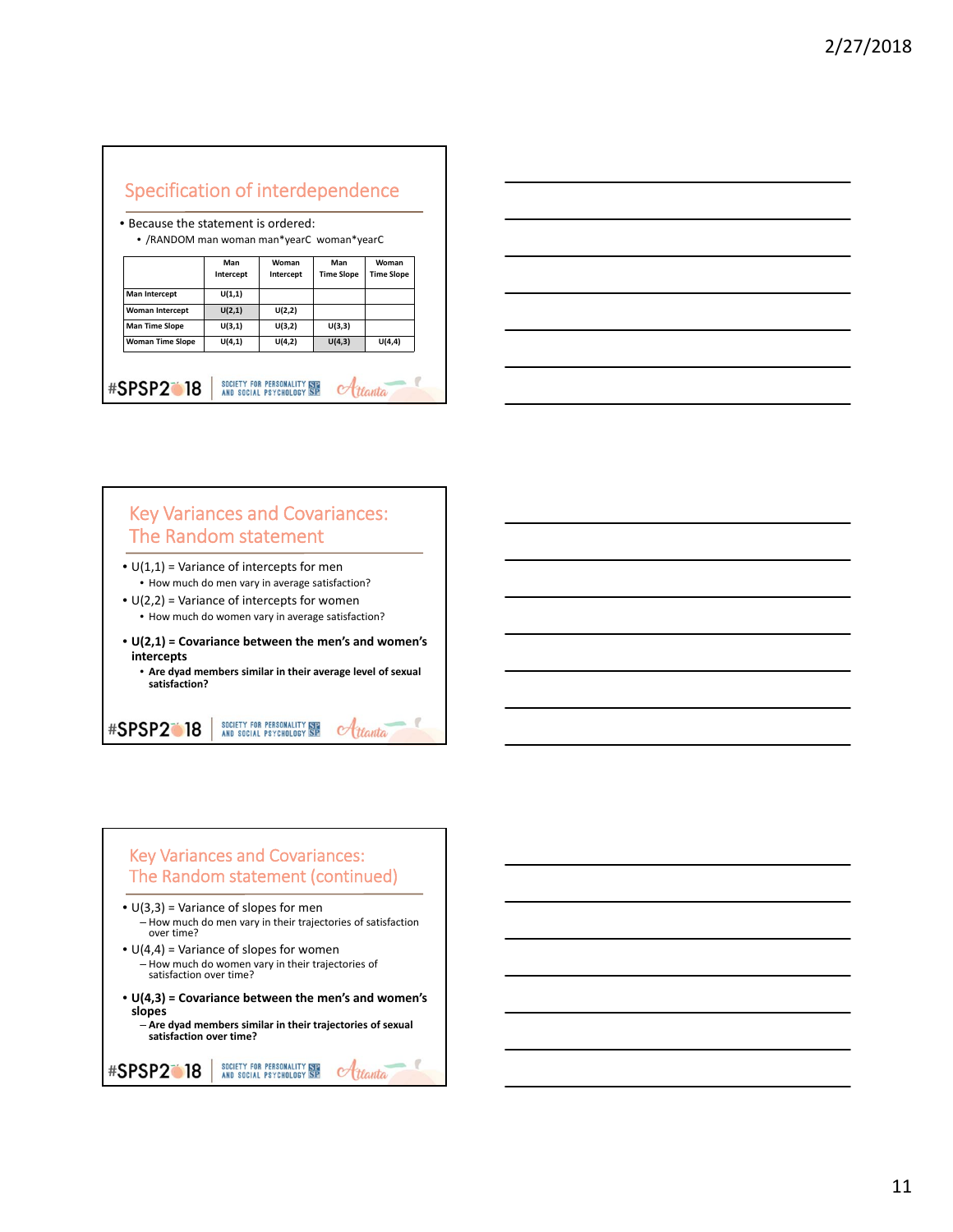## Key Variances and Covariances: The REPEATED statement

- Models the nonindependence of the residuals • The part of sexual satisfaction scores that is not explained by the intercept or slope for time.
- CSH = heterogeneous compound symmetry

**#SPSP2018** 

- Men and women can have different residual variances (set to be the same at each time point)
- The covariance between the two partners' residuals is the same across time (i.e., the time‐specific correlation between sexual satisfaction scores is the CSH rho)

 $C$ tlanta

SOCIETY FOR PERSONALITY SEE<br>AND SOCIAL PSYCHOLOGY SP



| Random effects results               |                          |  |
|--------------------------------------|--------------------------|--|
| Random Effects - Variances           |                          |  |
| For Men:                             |                          |  |
| Var of Intercepts: $UN(1,1) = .234*$ |                          |  |
| Var of Slopes:                       | $UN(3,3) = .0054*$       |  |
| Var of residuals:                    | VAR [person=1] = .150*   |  |
| For Women:                           |                          |  |
| Var of Intercepts: $UN(2,2) = .231*$ |                          |  |
| Var of Slopes:                       | $UN(4,4) = .0047*$       |  |
| Var of residuals:                    | VAR [person=2] = $.168*$ |  |
| #SPSP2                               |                          |  |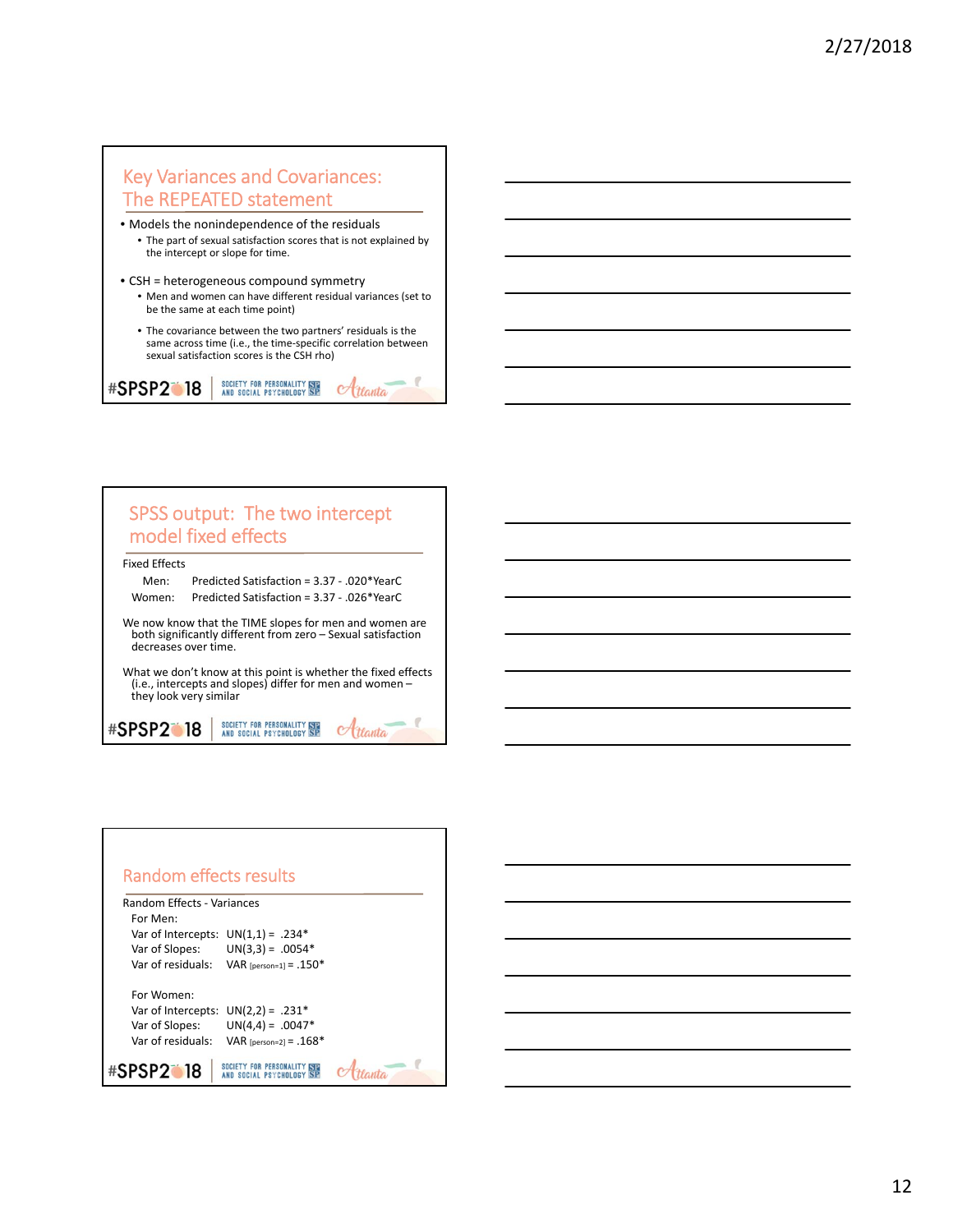| Random effects results (continued)                                               |
|----------------------------------------------------------------------------------|
| Random Effects - Dyadic Covariances                                              |
| $rho = \frac{.143}{\sqrt{.234 * 231}} = .615*$<br>Intercepts: $UN(2,1) = .143*$  |
| So the partners' average sexual satisfaction was correlated                      |
| $rho = \frac{.0040}{\sqrt{.0054 * 0.047}} = .794*$<br>Slopes: $UN(4,3) = .0040*$ |
| So partners' trajectories of sexual satisfaction were similar                    |
| SOCIETY FOR PERSONALITY STE<br><b>#SPSP2</b> 18                                  |



## Random effects results (continued) Correlation between the residuals CSH rho =  $.532*$ So even after the general level of sexual satisfaction and the change in satisfaction over time are taken into account, there is still considerable similarity in satisfaction for the two partners at each wave. SOCIETY FOR PERSONALITY ISLAND SOCIAL PSYCHOLOGY SP **#SPSP2** 18 Hanta

### What about the intercept‐slope covariances? • They are all small and n.s. So let's do <sup>a</sup> deviance test to see if we can drop them as <sup>a</sup> set. • Re‐estimate model using ML (/METHOD <sup>=</sup> ML). Two runs each with different random statements: Run 1: /RANDOM **man woman man\*yearC woman\*yearC** <sup>|</sup> SUBJECT(DYADID) COVTYPE(UN) Run 2: /RANDOM **man woman** | SUBJECT(DYADID) COVTYPE(UN) /RANDOM **man\*yearC woman\*yearC** | SUBJECT(DYADID) COVTYPE(UN) Keep the same REPEATED statement SOCIETY FOR PERSONALITY ISLAND SOCIAL PSYCHOLOGY SP **#SPSP2018** Atlanta 39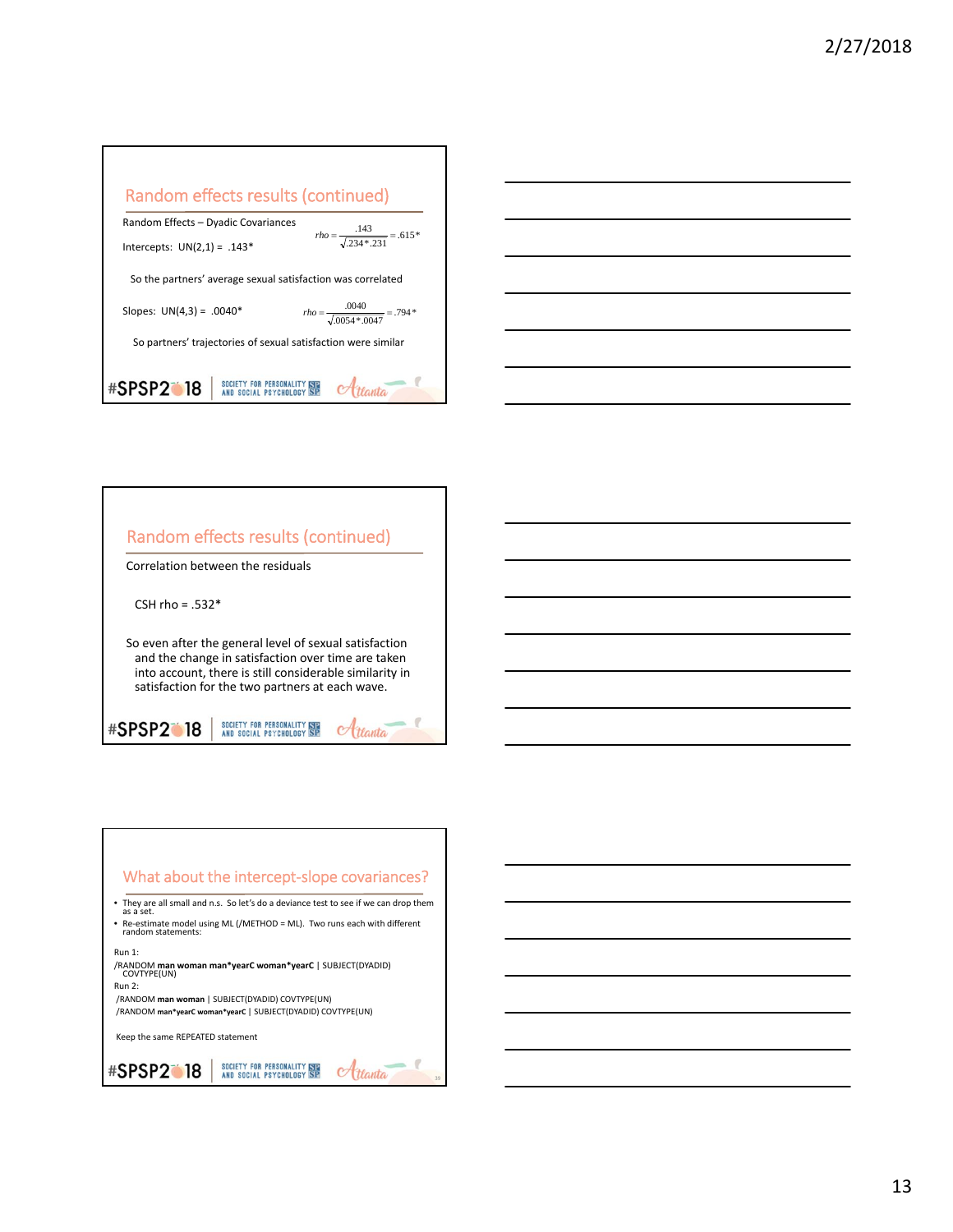

### Two‐intercept vs. Interaction

- **Two‐intercept model:** Estimating separate fixed effect parameters for Men and Women
	- Dummy variables represent man & woman in both the fixed effects and random effects specifications
	- Provides estimates and tests of fixed effect parameters separately for men and women
- **Interaction model:** Estimating a model that specifically tests whether the gender differences in the fixed effects are statistically significant
- Random effects stay the same

SOCIETY FOR PERSONALITY ISLAND SOCIAL PSYCHOLOGY SP *#SPSP2* 18 Atlanta

### SPSS syntax: The Interaction Model MIXED ASexSat WITH man woman yearC gender /FIXED = **gender yearC gender\*yearC** /PRINT = SOLUTION TESTCOV /RANDOM man woman |SUBJECT(DYADID) COVTYPE(UN) /RANDOM man\*yearC woman\*yearC | SUBJECT(DYADID) COVTYPE(UN) /REPEATED = personid | SUBJECT(DYADID\*year) COVTYPE(CSH) . • RANDOM and REPEATED statements are same as before • FIXED statement has the main effects of gender and time, and the interaction between gender and time. – **NOTE: The Intercept is not suppressed in this syntax.** SOCIETY FOR PERSONALITY ISLAND SOCIAL PSYCHOLOGY SP **#SPSP2018**  $\alpha$ ttanta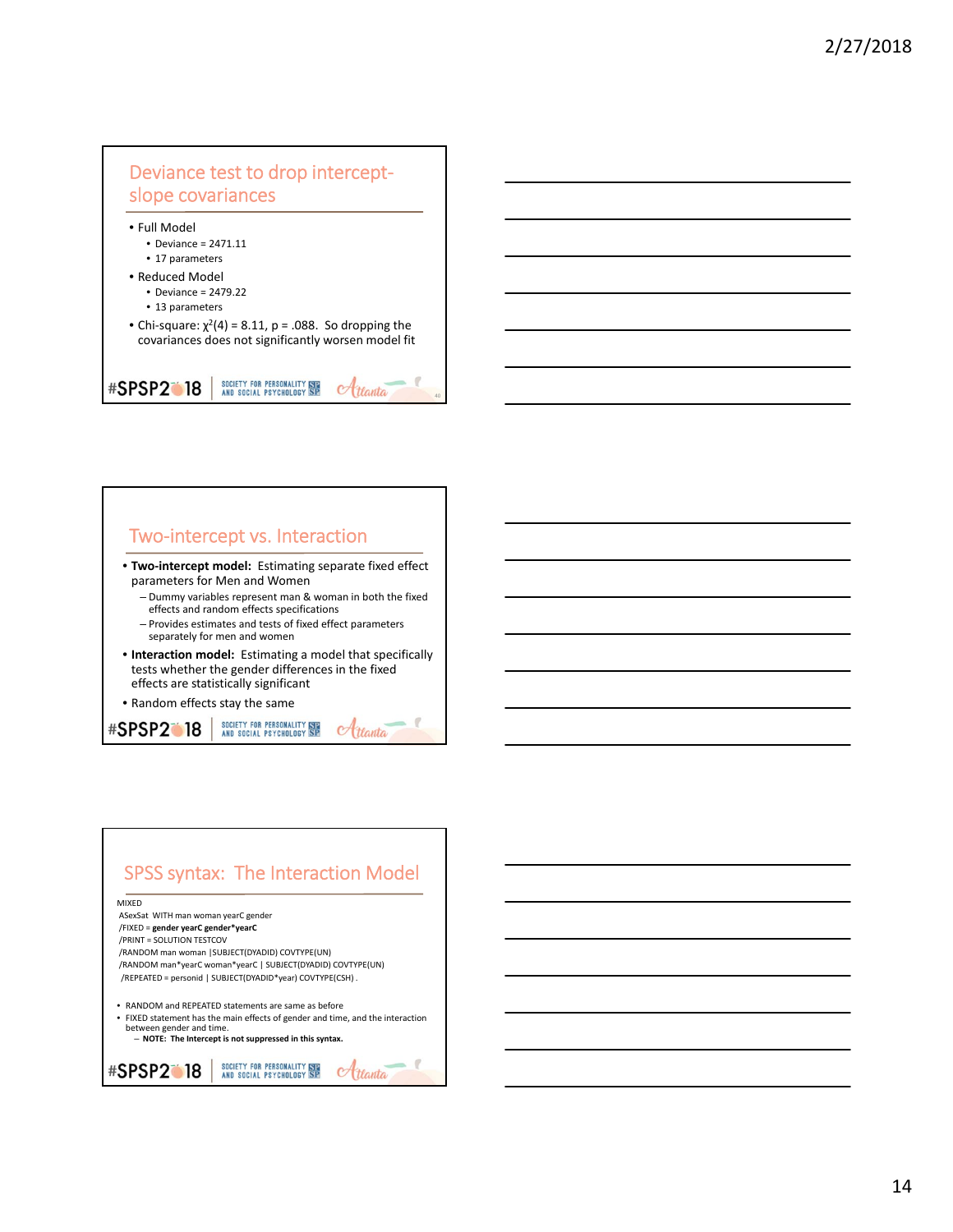| <b>SPSS output: Dyadic Growth Model</b><br>(interaction approach)                                                                                    |                             |             |  |
|------------------------------------------------------------------------------------------------------------------------------------------------------|-----------------------------|-------------|--|
| <b>Fixed Effects</b>                                                                                                                                 | Parameter                   | Estimate    |  |
|                                                                                                                                                      | Intercept                   | 3.37        |  |
|                                                                                                                                                      | Gender                      | $.002$ n.s. |  |
|                                                                                                                                                      | Time                        | $-.023*$    |  |
|                                                                                                                                                      | Gender*Time                 | $.003$ n.s. |  |
| • So here we see that there are no significant gender differences in the fixed<br>effects.                                                           |                             |             |  |
| • We see that there is a negative trajectory of sexual satisfaction over time -<br>and that this trajectory is not significantly moderated by gender |                             |             |  |
| <b>#SPSP2118</b>                                                                                                                                     | SOCIETY FOR PERSONALITY STE |             |  |





# Adding Upper‐Level Predictors

- Dyadic growth models can also be used to assess whether individual or dyadic variables predict the level (i.e., intercept) or trajectory (i.e., slope) of an outcome.
	- These "Z" variables go into the FIXED statement
	- The RANDOM and REPEATED statements remain the same
	- Consider adding Actor and Partner negative emotionality

### SOCIETY FOR PERSONALITY SEE<br>AND SOCIAL PSYCHOLOGY SP **#SPSP2018**  $\alpha$ ttanta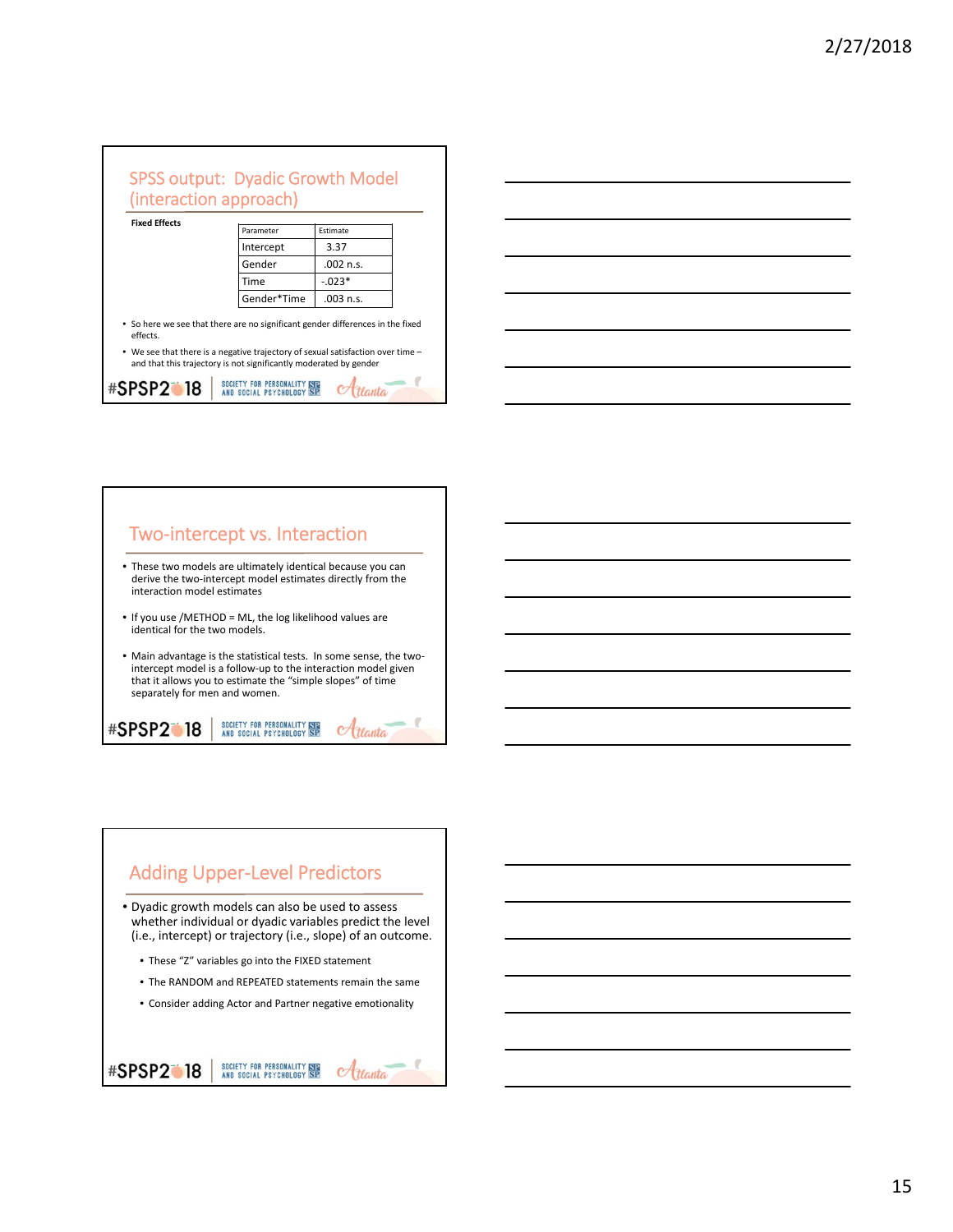### Interpretation of Actor and Partner effects

- Given that Time and both the Actor and Partner negative emotionality variables are grand‐mean centered…
	- **ActNegEmo effect** measures whether individuals who are higher in negative emotionality tend to report lower (or higher) sexual satisfaction
	- **PartNegEmo effect** measures whether individuals whose partners are higher in negative emotionality tend to report lower (or higher) sexual satisfaction

SOCIETY FOR PERSONALITY ISLE<br>AND SOCIAL PSYCHOLOGY SP

**#SPSP2018** 

**#SPSP2118** 

46

 $\alpha$ ttanta

Htlanta

47

## Interpretation of Actor and Partner effects (continued)

- **ActNegEmo\*YearC** tells whether people who are higher in negative emotionality change in their satisfaction over time at a different rate than those who are lower in negative emotionality
- **PartNegEmo\*YearC** tells whether people whose partners are higher in negative emotionality change in their satisfaction over time at a different rate than those who are lower in negative emotionality

SOCIETY FOR PERSONALITY STE<br>AND SOCIAL PSYCHOLOGY SP

### Syntax to add Centered Actor and Partner negative emotionality MIXED ASexSat WITH man woman yearC ActNegEmoC gender /CRITERIA=MXITER(200) /FIXED=gender ActNegEmoC PartNegEmoC yearC yearC\*ActNegEmoC yearC\*PartNegEmoC yearC\*gender ActNegEmoC\*gender PartNegEmoC\*gender yearC\*ActNegEmoC\*gender yearC\*PartNegEmoC\*gender /PRINT=SOLUTION TESTCOV /RANDOM=man woman | SUBJECT(DYADID) COVTYPE(UN) /RANDOM=man\*yearC woman\*yearC | SUBJECT(DYADID) COVTYPE(UN) /REPEATED=personid | SUBJECT(DYADID\*year) COVTYPE(CSH).

Note that <sup>I</sup> had to increase the number of iterations for this model to converge: /CRITERIA=MXITER(200)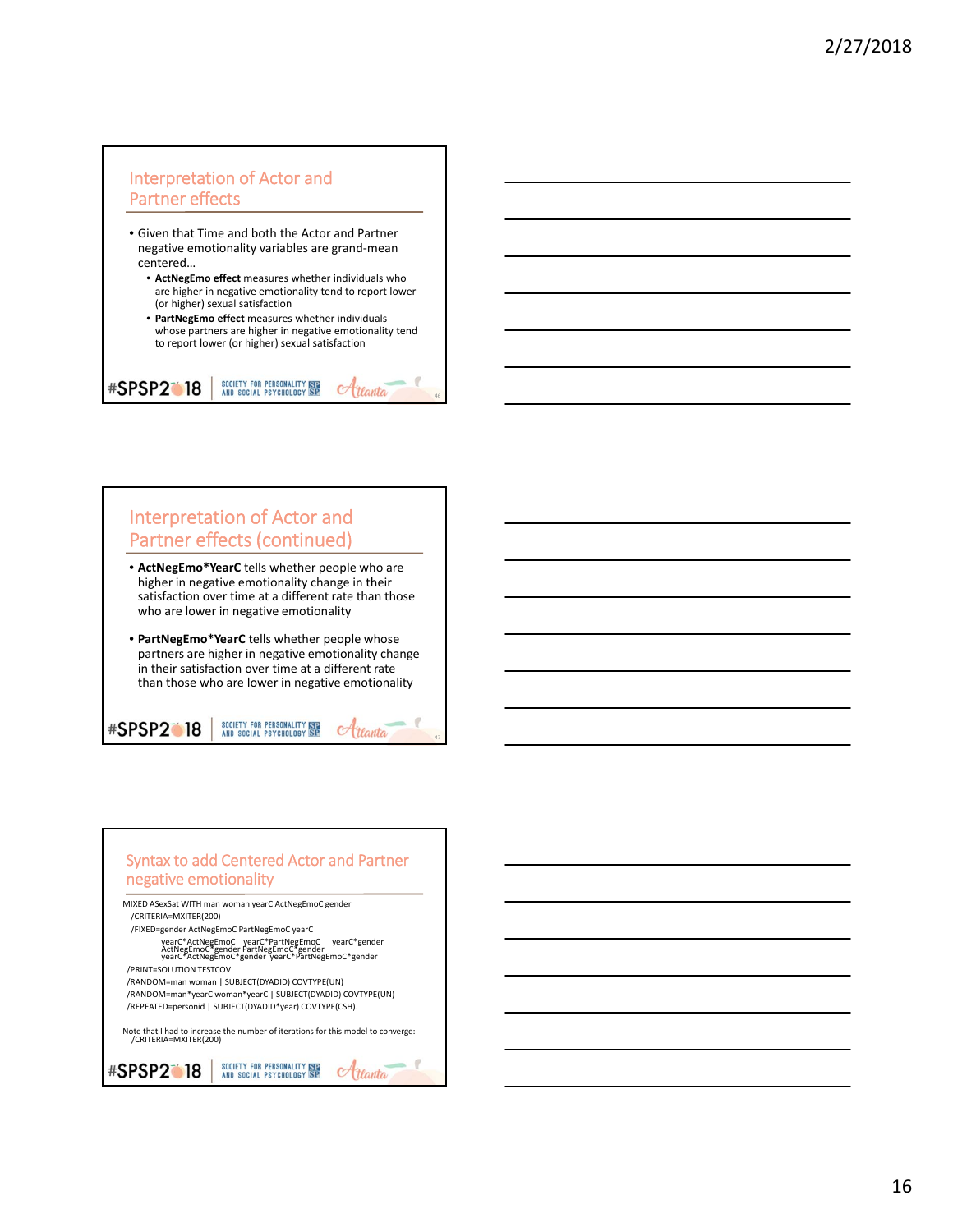### **Results**

- Negative slope for time
- Significant negative Actor effect for negative emotionality: People higher in negative emotionality are lower in average sexual satisfaction
- Significant negative Partner effect for negative emotionality: People whose partners are higher in negative emotionality are lower in average sexual satisfaction.
- No effects of negative emotionality on slopes

SOCIETY FOR PERSONALITY SPE<br>AND SOCIAL PSYCHOLOGY SP **#SPSP2018** Atlanta



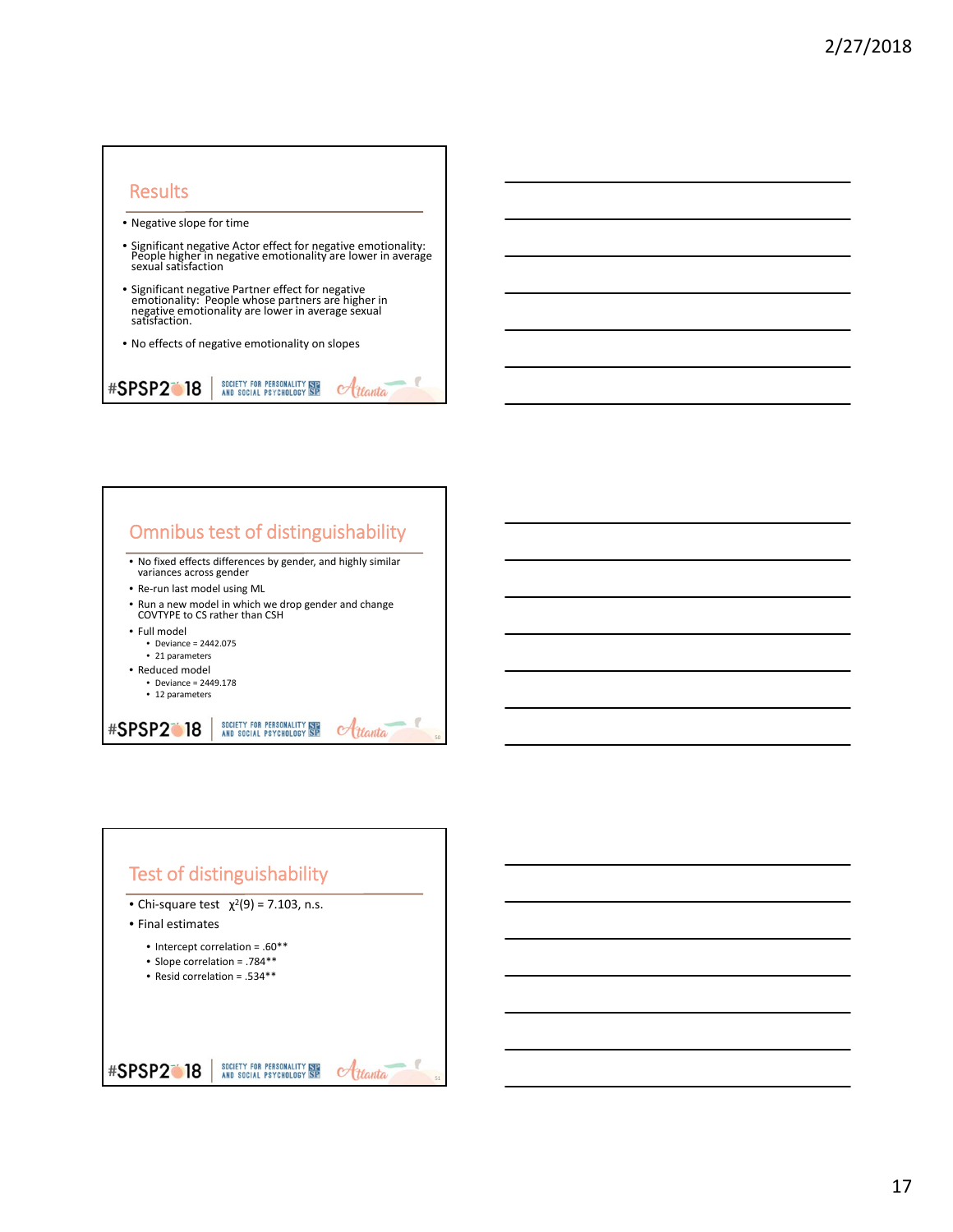Cross‐Lagged Regression Models and models for Intensive Overtime Data

### **#SPSP2018**

**#SPSP2018** 

Example: Daily reports of conflict, support, and relationship satisfaction (Campbell et al., 2005) • 103 heterosexual dating couples • Assessed once daily for 14 days • Completed daily reports of relationship satisfaction and amount of conflict that day • Satisfaction and Conflict are time‐varying • Pretest data for attachment avoidance

SOCIETY FOR PERSONALITY SEE<br>AND SOCIAL PSYCHOLOGY SP

• Attachment avoidance is individual‐level and so is "time invariant"

SOCIETY FOR PERSONALITY ISLE<br>AND SOCIAL PSYCHOLOGY SP

 $C$ tlanta

Atlanta

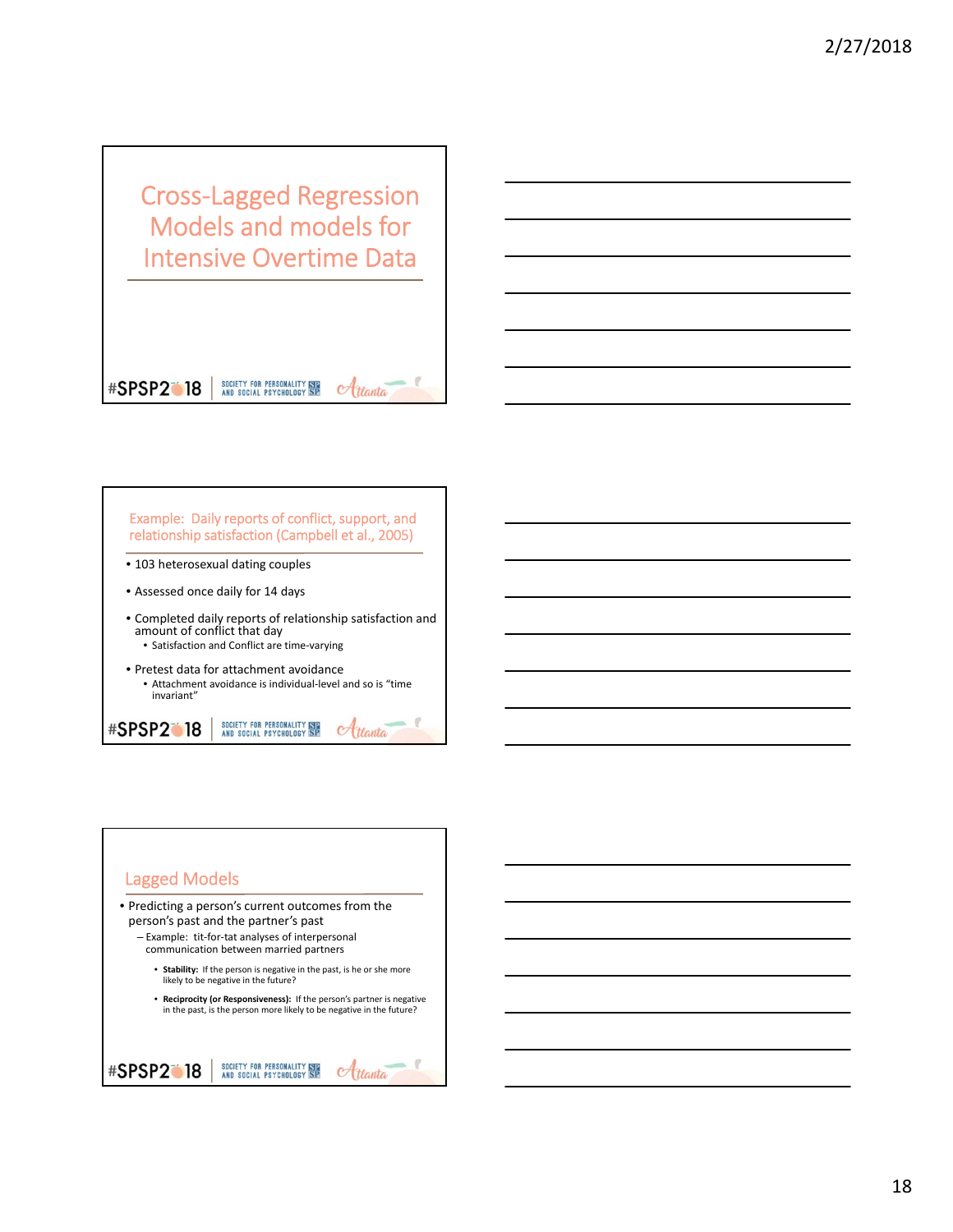







- Need to be sure to center the two lagged variables, Y<sub>M,t-1,j</sub> and Y<sub>W,t-1,j</sub> using the grand mean averaging over<br>days and gender.
- Centering makes the intercepts interpretable: The average or typical value of Y.

SOCIETY FOR PERSONALITY ISLAND SOCIAL PSYCHOLOGY SP **#SPSP2018**  $\alpha$ ttanta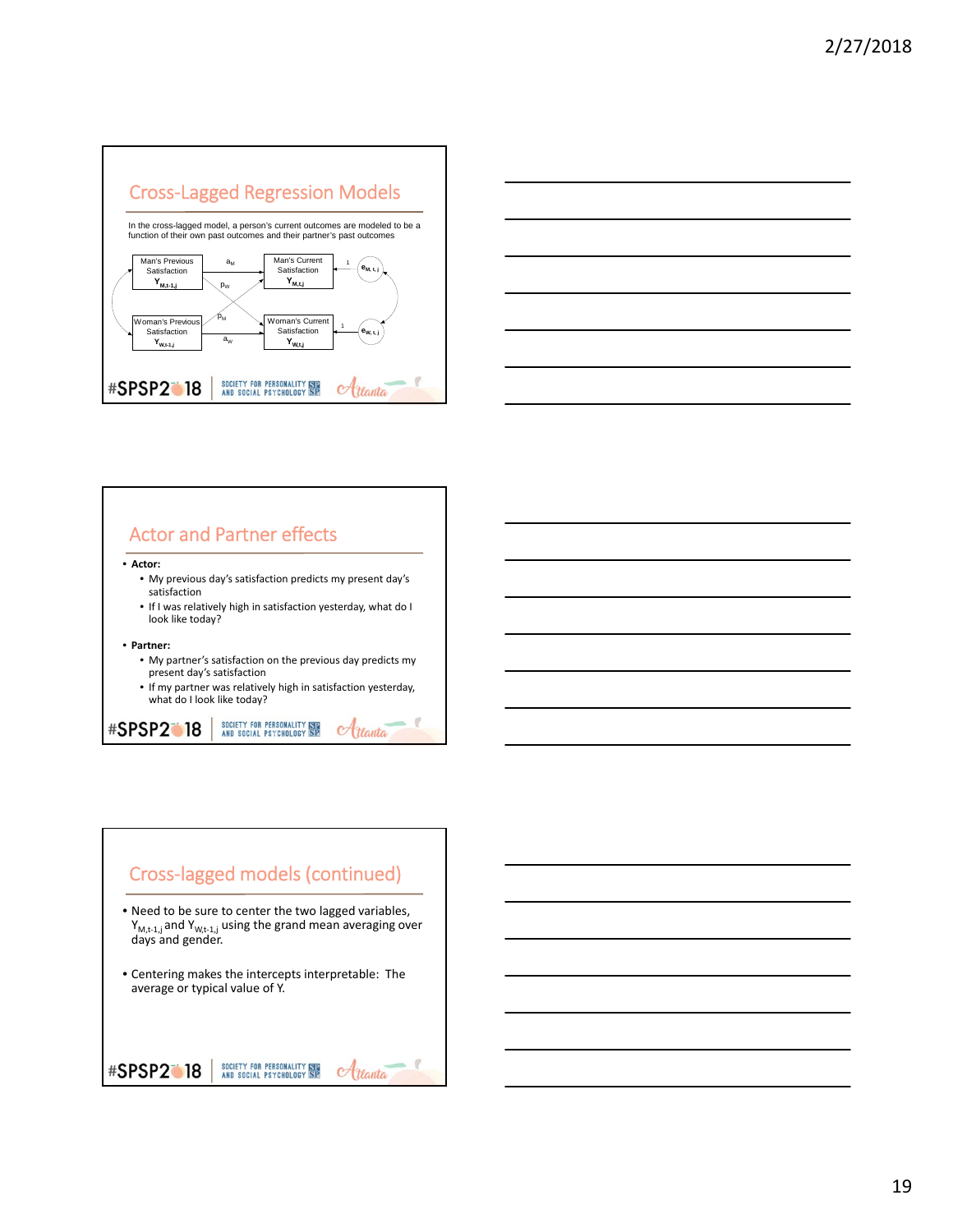



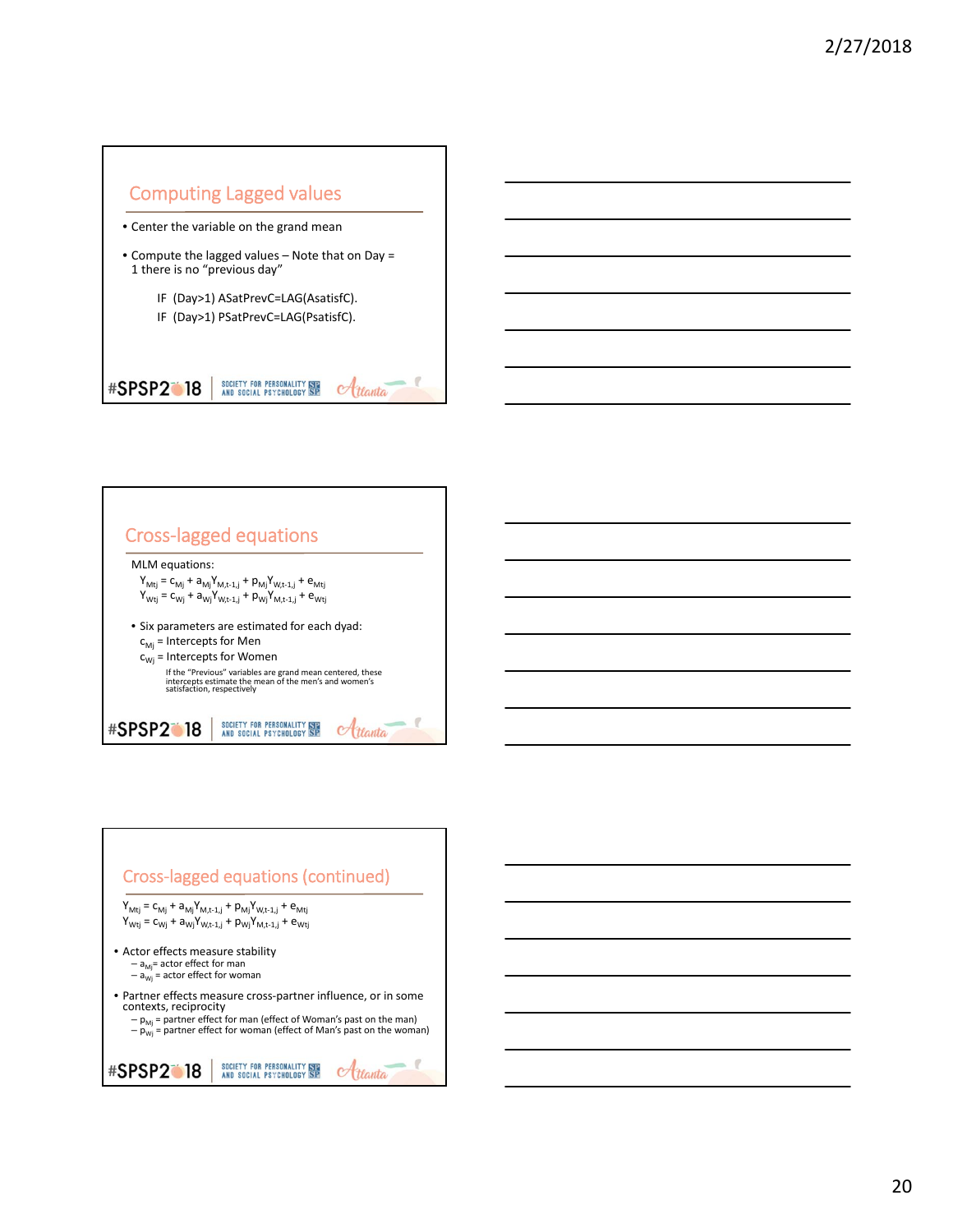

|                | Int-M                          | Int-F                          | Act-M                                                                                                             | Act-F                   | Part-M                                                 | Part-F                 | Res-M                     | Res-F                          |
|----------------|--------------------------------|--------------------------------|-------------------------------------------------------------------------------------------------------------------|-------------------------|--------------------------------------------------------|------------------------|---------------------------|--------------------------------|
| Int-M          | $\sigma^2_{\text{max}}$        |                                |                                                                                                                   |                         |                                                        |                        |                           |                                |
| Int-F          | $\sigma_{\text{LAGE}}$         | $\sigma_{\text{IF}}^2$         |                                                                                                                   |                         |                                                        |                        |                           |                                |
| Act-M          | $\sigma$ <sub>19.4</sub> , and | $\sigma$ <sub>IF-AM</sub>      | $\sigma^2_{\ \ \Delta M}$                                                                                         |                         |                                                        |                        |                           |                                |
| Act-F          | $\sigma$ <sub>IM-AE</sub>      | $\sigma_{\text{IF-AF}}$        | $\sigma$ <sub>A-MF</sub>                                                                                          | $\sigma^2_{\ \rm AF}$   |                                                        |                        |                           |                                |
| Part-M         | $\sigma$ <sub>IM-PM</sub>      | $\sigma_{\text{IF-PM}}$        | $\sigma$ <sub>AM-PM</sub>                                                                                         | $\sigma_{\text{AF-PM}}$ | $\sigma^2$ <sub>PM</sub>                               |                        |                           |                                |
| Part-F         | $\sigma_{\text{IM-PF}}$        | $\sigma_{\text{\tiny{IF-PF}}}$ | $\sigma$ <sub>AM-PF</sub>                                                                                         | $\sigma_{\text{AF-PF}}$ | $\sigma_{\text{\tiny{P-MF}}}$                          | $\sigma_{\text{pr}}^2$ |                           |                                |
| <b>Resid-M</b> |                                |                                |                                                                                                                   |                         |                                                        |                        | $\sigma^2_{rM}$           |                                |
| <b>Resid-F</b> |                                |                                |                                                                                                                   |                         |                                                        |                        | $\sigma$ <sub>c</sub> $A$ | $\sigma^2_{\phantom{2}\sigma}$ |
|                |                                |                                | /RANDOM man woman ASatPrevC*man ASatPrevC*woman<br>PSatPrevC*man PSatPrevC*woman  <br>SUBJECT(DYADID) COVTYPE(UN) |                         | /REPEATED = Person   SUBJECT(DYADID*day) COVTYPE(CSH). |                        |                           |                                |

|  | <u> 1989 - Johann Stoff, Amerikaansk politiker († 1908)</u>                                                            |  |
|--|------------------------------------------------------------------------------------------------------------------------|--|
|  | <u> 1989 - Johann Stoff, deutscher Stoff, der Stoff, der Stoff, der Stoff, der Stoff, der Stoff, der Stoff, der S</u>  |  |
|  | <u> 1989 - Johann Stoff, deutscher Stoff, der Stoff, der Stoff, der Stoff, der Stoff, der Stoff, der Stoff, der S</u>  |  |
|  | <u> 1989 - Johann Barn, mars ann an t-Amhain ann an t-Amhain ann an t-Amhain ann an t-Amhain an t-Amhain ann an t-</u> |  |
|  | <u> 1989 - Johann Stoff, amerikansk politiker (d. 1989)</u>                                                            |  |
|  |                                                                                                                        |  |
|  | <u> 1989 - Johann Stoff, amerikansk politiker (d. 1989)</u>                                                            |  |

### Key Covariances in Lagged Models

- Covariance between the two partners' intercepts = extent to which the two partners' average satisfaction is similar
- Covariance between the two partners' errors = extent to which the two partner's scores are especially similar at a particular point in time.
- Covariance between actor effects = similarity in stability
- Covariance between partner effects = similarity in reciprocity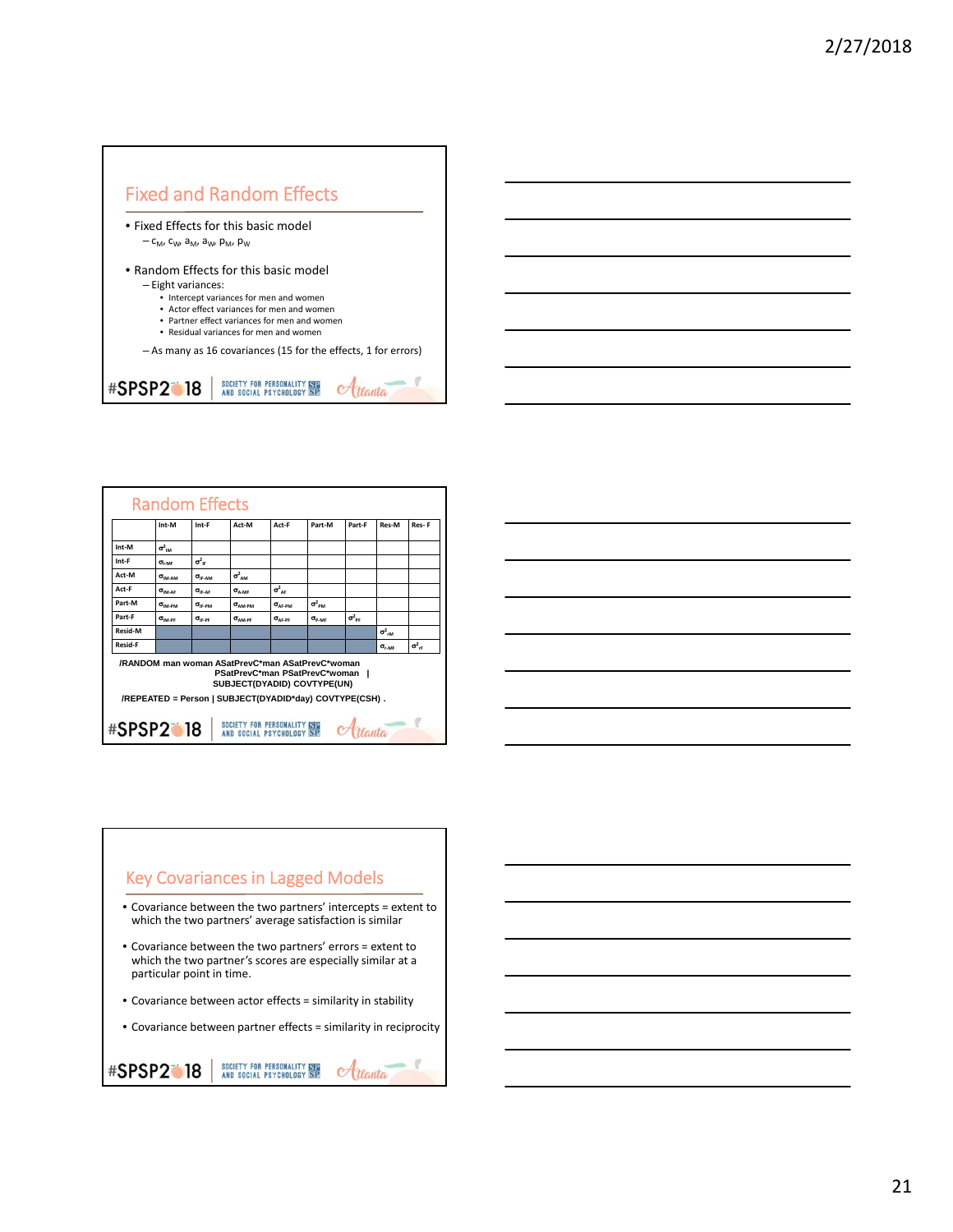| $\sigma^2_{\phantom{2} \mathsf{IM}}$ |                          |                          |                          |                        |                        |                          |                                                        |
|--------------------------------------|--------------------------|--------------------------|--------------------------|------------------------|------------------------|--------------------------|--------------------------------------------------------|
|                                      |                          |                          |                          |                        |                        |                          |                                                        |
| $\sigma_{LME}$                       | $\sigma^2$ <sub>IF</sub> |                          |                          |                        |                        |                          |                                                        |
|                                      |                          | $\sigma^2$ <sub>AM</sub> |                          |                        |                        |                          |                                                        |
|                                      |                          | $\sigma$ <sub>A-MF</sub> | $\sigma^2$ <sub>AF</sub> |                        |                        |                          |                                                        |
|                                      |                          |                          |                          | $\sigma^2_{\text{DM}}$ |                        |                          |                                                        |
|                                      |                          |                          |                          | $\sigma_{\text{p.MF}}$ | $\sigma_{\text{de}}^2$ |                          |                                                        |
|                                      |                          |                          |                          |                        |                        | $\sigma^2$ <sub>rM</sub> |                                                        |
|                                      |                          |                          |                          |                        |                        | $\sigma_{\text{r-MF}}$   | $\sigma^2$ <sub>rF</sub>                               |
|                                      |                          |                          |                          |                        |                        |                          | If both models run, you can conduct a deviance test to |





# SPSS Syntax: Lagged Model

- The NOINT option is used to suppress the intercept so we get 2 intercepts, one for men and one for women
- TIME may be included in the fixed effects to control for trends
- Model does not run as it is specified need to simplify the random component of the model and perhaps look at convergence criteria

```
SOCIETY FOR PERSONALITY ISLAND SOCIAL PSYCHOLOGY SP
#SPSP2018
                                                             \alphattanta
```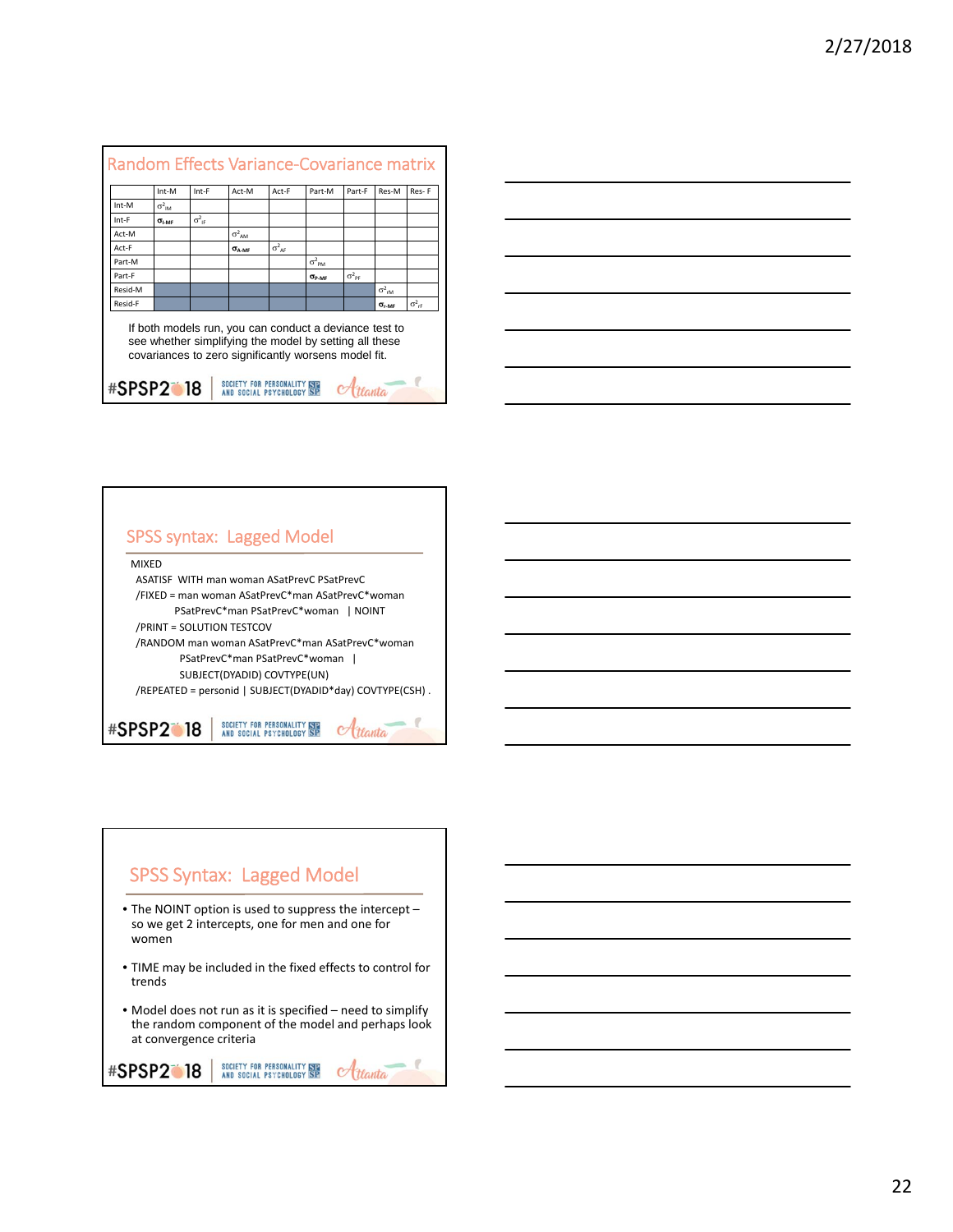



|                                                 | <b>Covariance matrix</b>      |                          |                          | <b>Simplified Random Effects Variance-</b> |                          |                          |                          |                          |
|-------------------------------------------------|-------------------------------|--------------------------|--------------------------|--------------------------------------------|--------------------------|--------------------------|--------------------------|--------------------------|
|                                                 | Int-M                         | Int-F                    | Act-M                    | Act-F                                      | Part-M                   | Part-F                   | Res-M                    | Res-F                    |
| Int-M                                           | $\sigma^2_{IM}$               |                          |                          |                                            |                          |                          |                          |                          |
| Int-F                                           | $\sigma_{\text{\tiny{I-MF}}}$ | $\sigma^2$ <sub>IF</sub> |                          |                                            |                          |                          |                          |                          |
| Act-M                                           | $\Omega$                      | $\Omega$                 | $\sigma^2$ <sub>AM</sub> |                                            |                          |                          |                          |                          |
| Act-F                                           | $\Omega$                      | $\Omega$                 | $\sigma$ <sub>A-MF</sub> | $\sigma^2$ <sub>AF</sub>                   |                          |                          |                          |                          |
| Part-M                                          | $\Omega$                      | $\Omega$                 | $\Omega$                 | $\Omega$                                   | $\sigma^2$ <sub>PM</sub> |                          |                          |                          |
| Part-F                                          | $\Omega$                      | $\Omega$                 | $\Omega$                 | $\Omega$                                   | $\sigma_{\text{P-MF}}$   | $\sigma^2$ <sub>PF</sub> |                          |                          |
| Resid-M                                         |                               |                          |                          |                                            |                          |                          | $\sigma^2$ <sub>rM</sub> |                          |
| Resid-F                                         |                               |                          |                          |                                            |                          |                          | $\sigma_{\text{r-MF}}$   | $\sigma^2$ <sub>rF</sub> |
| SOCIETY FOR PERSONALITY STE<br><b>#SPSP2018</b> |                               |                          |                          |                                            |                          |                          |                          |                          |



# Lagged Model Results‐ Fixed

• Cross‐Lagged Regression Equation predicting today's satisfaction

• For Men:

= 6.31 + .303(Man's satisfaction yesterday) +.090(Woman's satisfaction yesterday)

• For Women:

= 6.39 + .306(Woman's satisfaction yesterday)

+ .065(Man's satisfaction yesterday)

### SOCIETY FOR PERSONALITY ISLE<br>AND SOCIAL PSYCHOLOGY SP **#SPSP2018** Atlanta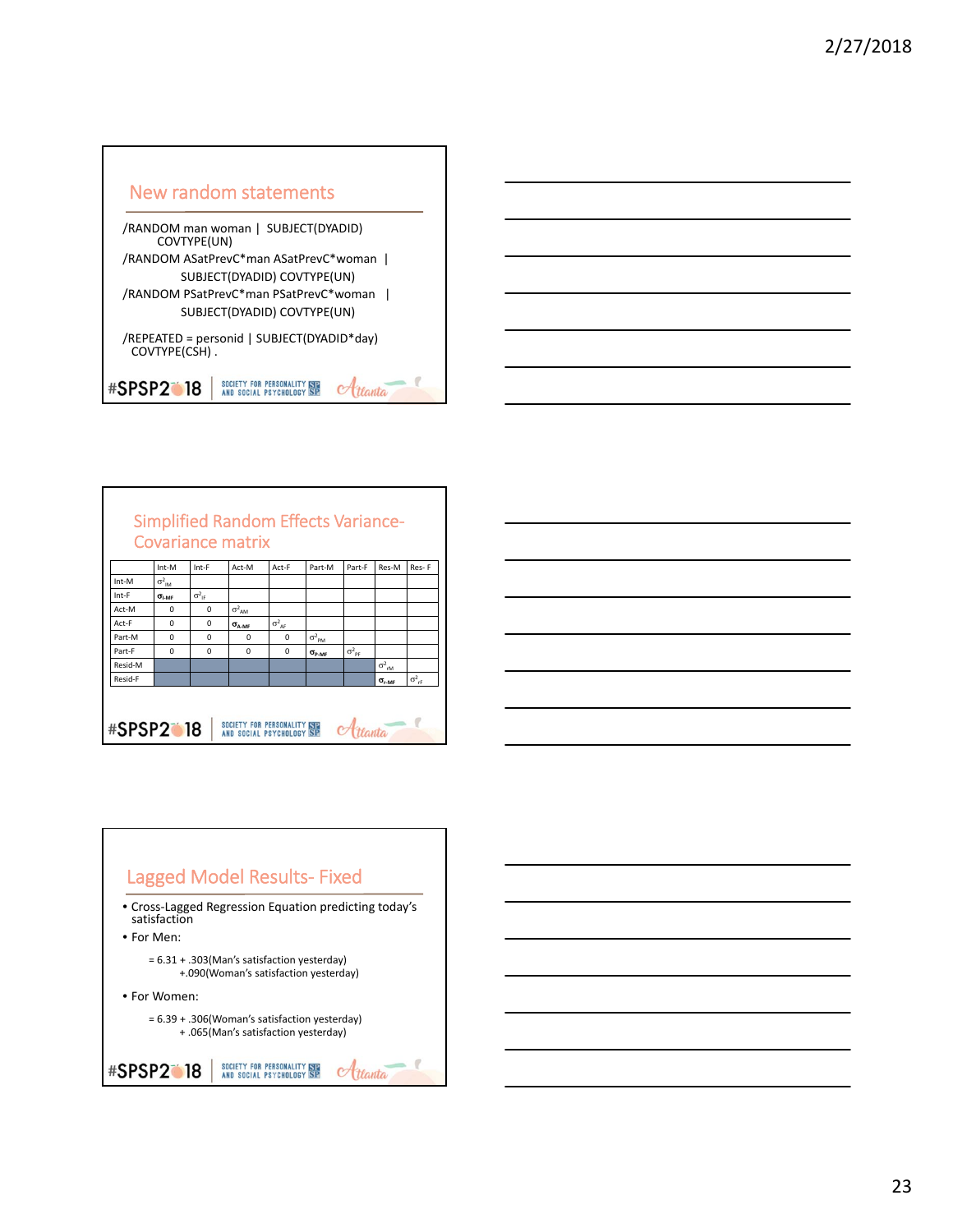



|              |                  | Lagged Model - Random effects |                                                  |         |          |  |
|--------------|------------------|-------------------------------|--------------------------------------------------|---------|----------|--|
| • Variances: |                  |                               |                                                  |         |          |  |
|              |                  | Intercept                     | Actor                                            | Partner | Residual |  |
|              | Men              | $.130**$                      | $.028*$                                          | .011    | $.354**$ |  |
|              | Women            | $.081**$                      | .015                                             | $.037*$ | $.412**$ |  |
|              |                  | Note. *p < .05, **p < .01     |                                                  |         |          |  |
|              | <b>#SPSP2018</b> |                               | SOCIETY FOR PERSONALITY<br>AND SOCIAL PSYCHOLOGY |         |          |  |

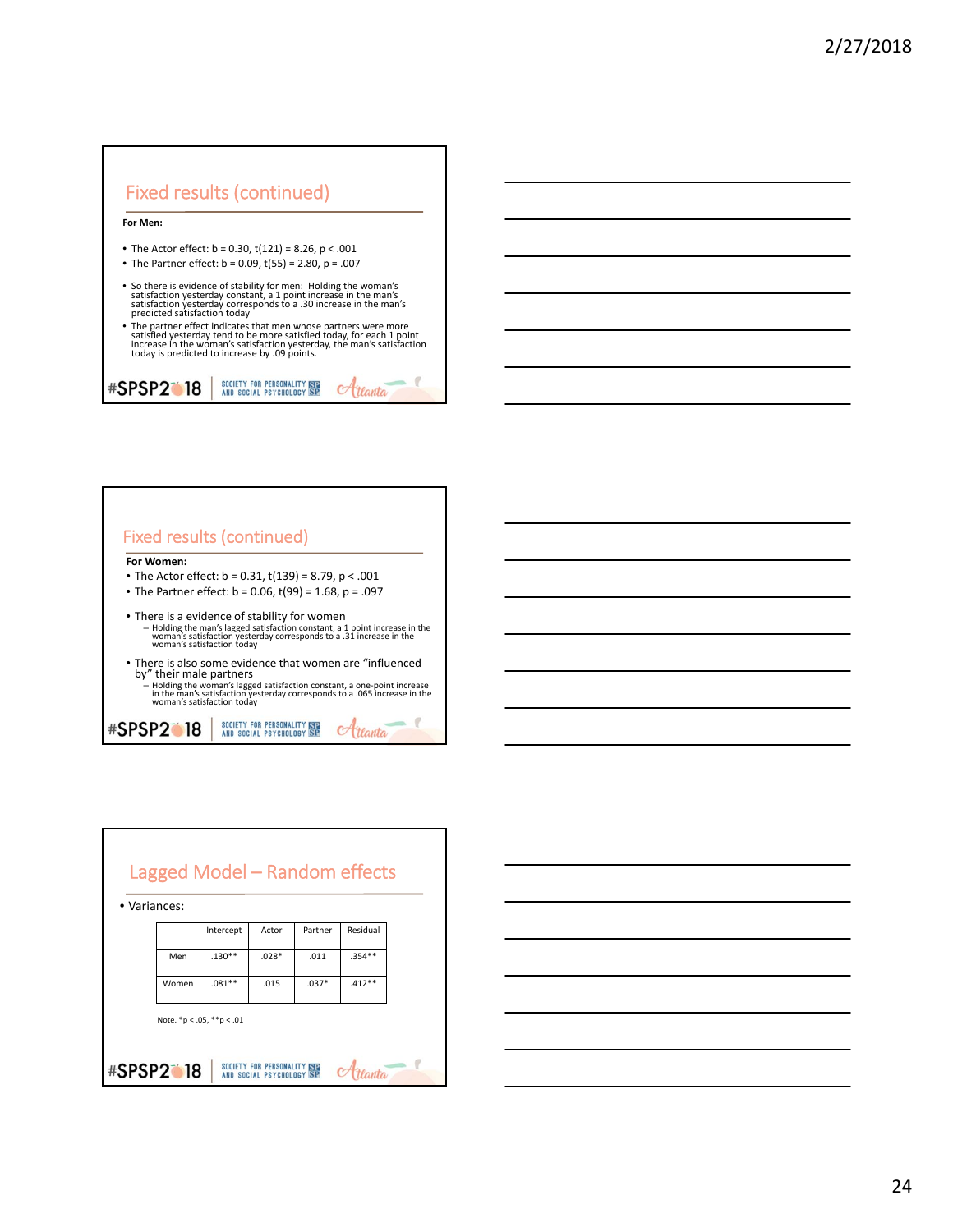



### Random Effects – Covariances between partners' key effects

- Intercept-Intercept:  $cov(2,1) = .072$ ,  $r = .696$ ,  $p < .01$
- Actor‐Actor: cov(2,1) = .012, r = .590, p = .070
- Partner‐Partner: cov(2,1) =.021, r = .99, p = .012
- Resid‐Resid: rho = .455, p < .01

### SOCIETY FOR PERSONALITY SEE<br>AND SOCIAL PSYCHOLOGY SP **#SPSP2018** Hanta

# Testing the gender differences

• For the fixed effects only

### • RANDOM and REPEATED statements stay the same. Change the syntax for the first couple of statements to: MIXED

ASATISF WITH man woman ASatPrevC PSatPrevC gender

/FIXED = gender ASatPrevC ASatPrevC\*gender PSatPrevC PSatPrevC\*gender

Note that we are keeping man and woman in the first line for use in the random effects part of the analysis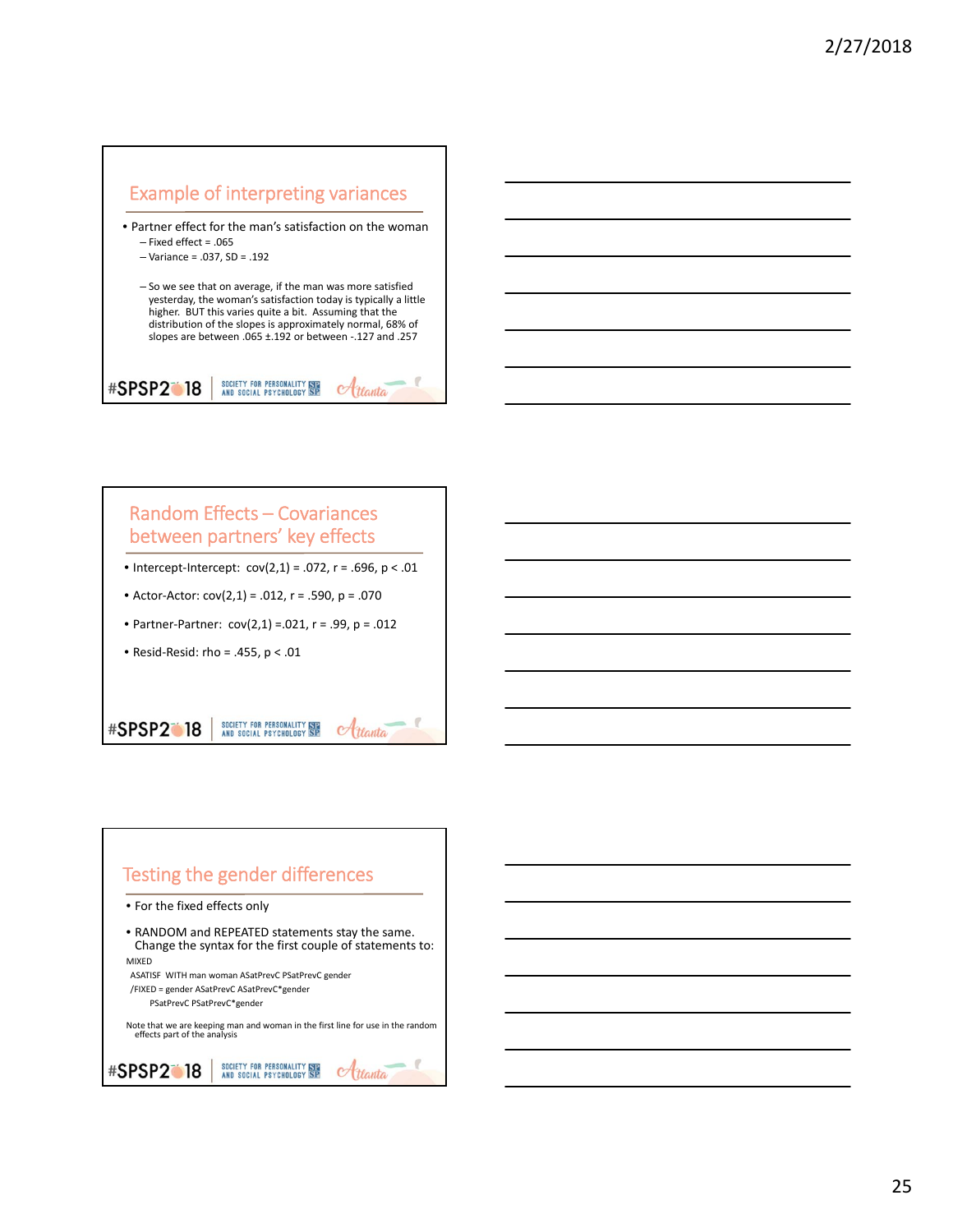|                                                                                                                                                                                               | <b>Estimate</b> |  |
|-----------------------------------------------------------------------------------------------------------------------------------------------------------------------------------------------|-----------------|--|
| Intercept                                                                                                                                                                                     | 6.35            |  |
| gender                                                                                                                                                                                        | $-.037*$        |  |
| <b>Actor Prev Satisfaction</b>                                                                                                                                                                | $.305***$       |  |
| APrevSat*gender                                                                                                                                                                               | $-.001$         |  |
| <b>Partner Prev Satisfaction</b>                                                                                                                                                              | $.077**$        |  |
| PPrevSat*gender                                                                                                                                                                               | .013            |  |
| So the only sex difference is in the intercepts. This suggests that the<br>two-intercept model is probably a mistake rerun the model without the<br>gender Interactions in the fixed effects. |                 |  |





# Dropping sex diffs in Fixed effects • End up with a nice clean APIM Lagged model:

Women's sat today = 6.387 + .304(AprevSatC) + .083(PprevSatC) Both actor and partner effects are significant. So there is evidence of both stability and "influence". My present satisfaction is a

 $\alpha$ ttanta

Men's sat today = 6.314 + .304(AprevSatC) + .083(PprevSatC)

SOCIETY FOR PERSONALITY NEW **#SPSP2018** 

function of both my own past and my partner's past.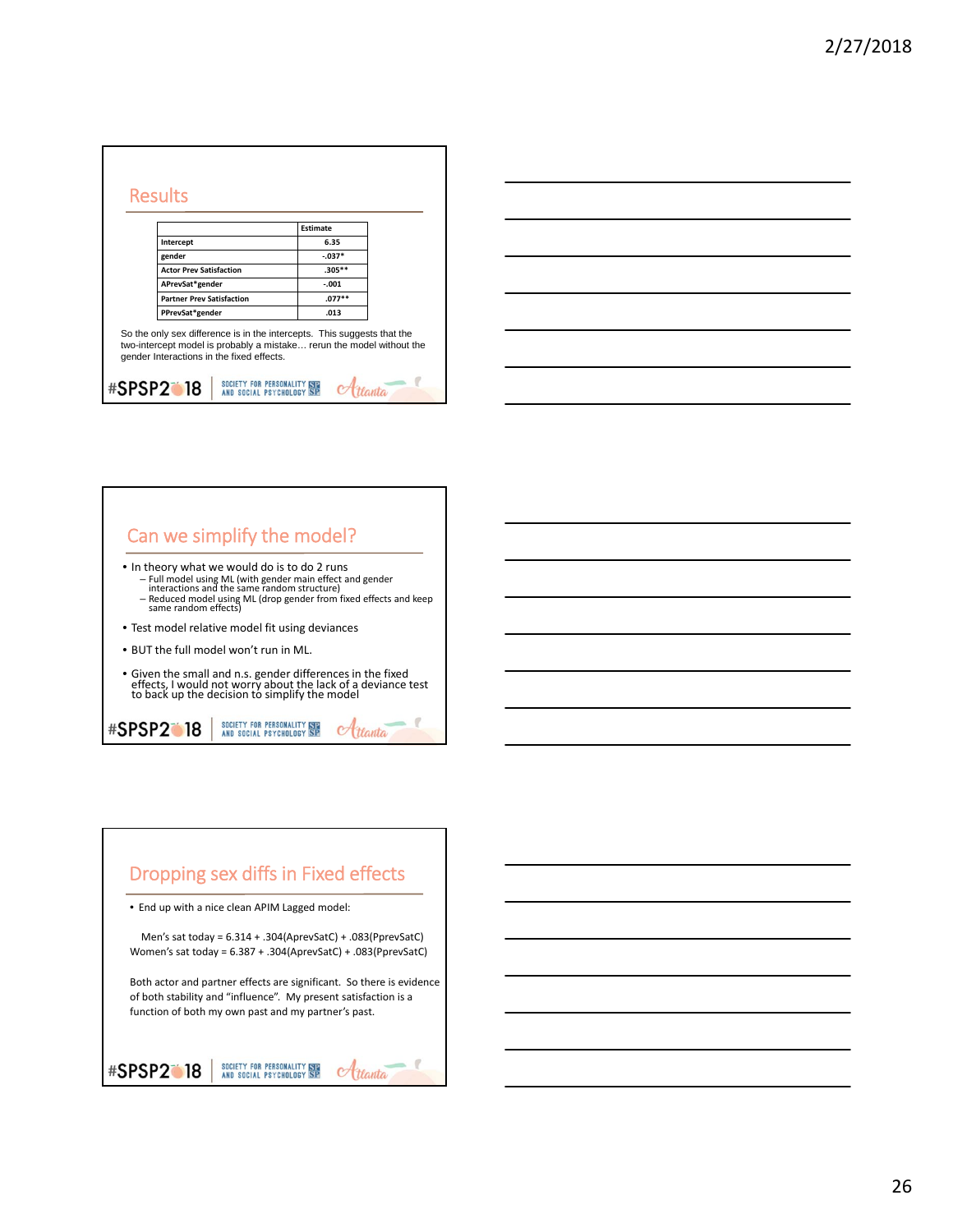



# Methodological concerns about over-time research in relationships

• Is it reasonable to expect that the variable of interest will change over the data collection period?

- Transitions (e.g., transition to parenthood)
- Development (e.g., child behavior as babies and toddlers)
- For growth modeling to make sense, the outcome MUST CHANGE over time

– Need enough time‐points to model change

– If you want to see change, study period needs to be one during which change is expected.

```
SOCIETY FOR PERSONALITY ISLAND SOCIAL PSYCHOLOGY SP
#SPSP2018
                                                        Hanta
```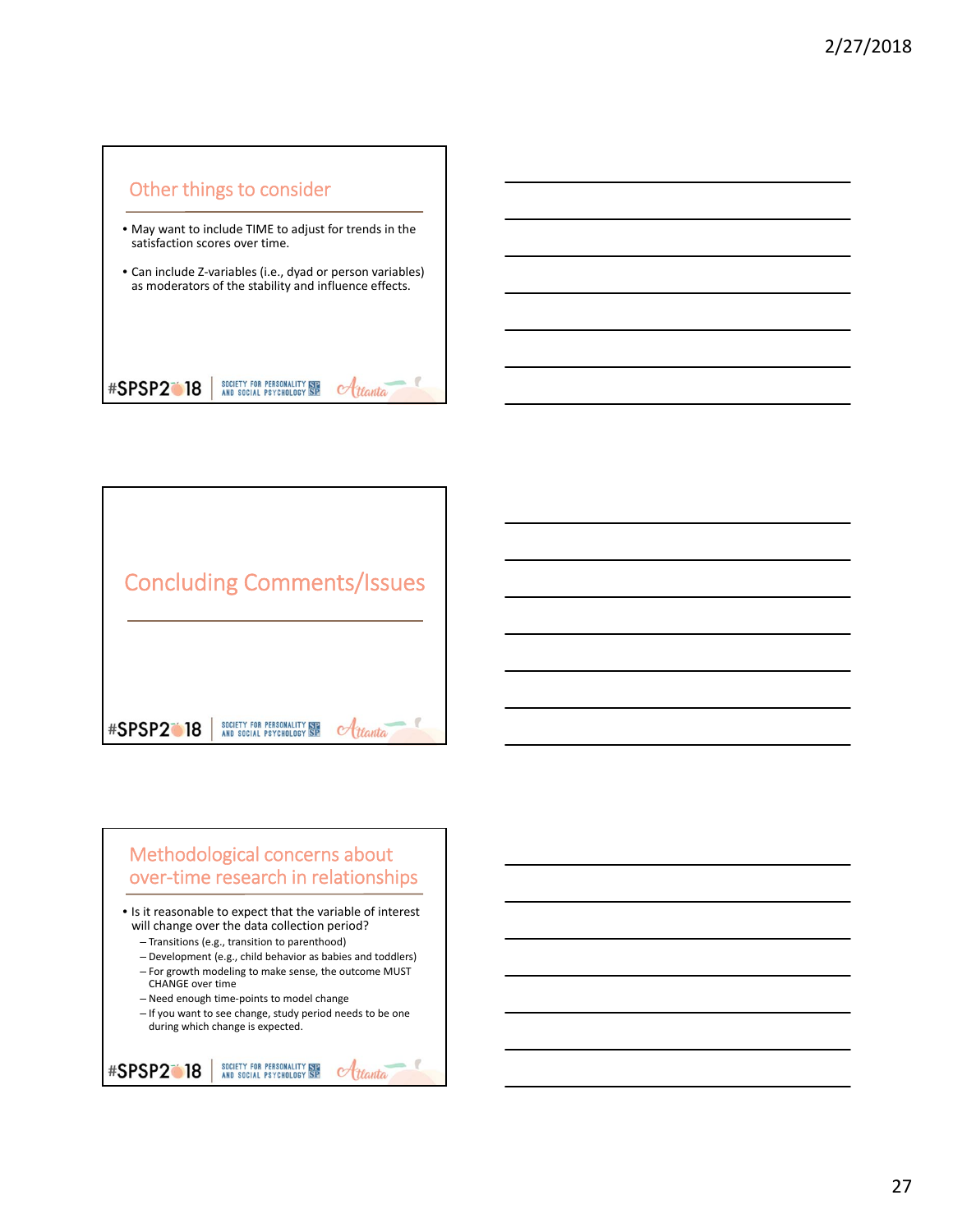

- Stability is a major issue that people do not take into account!
- What is the study length? What are the measurement intervals? Are these consistent with the phenomenon of interest?
- Are your measures reliable, and do they measure the same underlying construct at each time point (e.g., measures of young children's behavior)?

Atlanta

SOCIETY FOR PERSONALITY STE<br>AND SOCIAL PSYCHOLOGY SP **#SPSP2018**